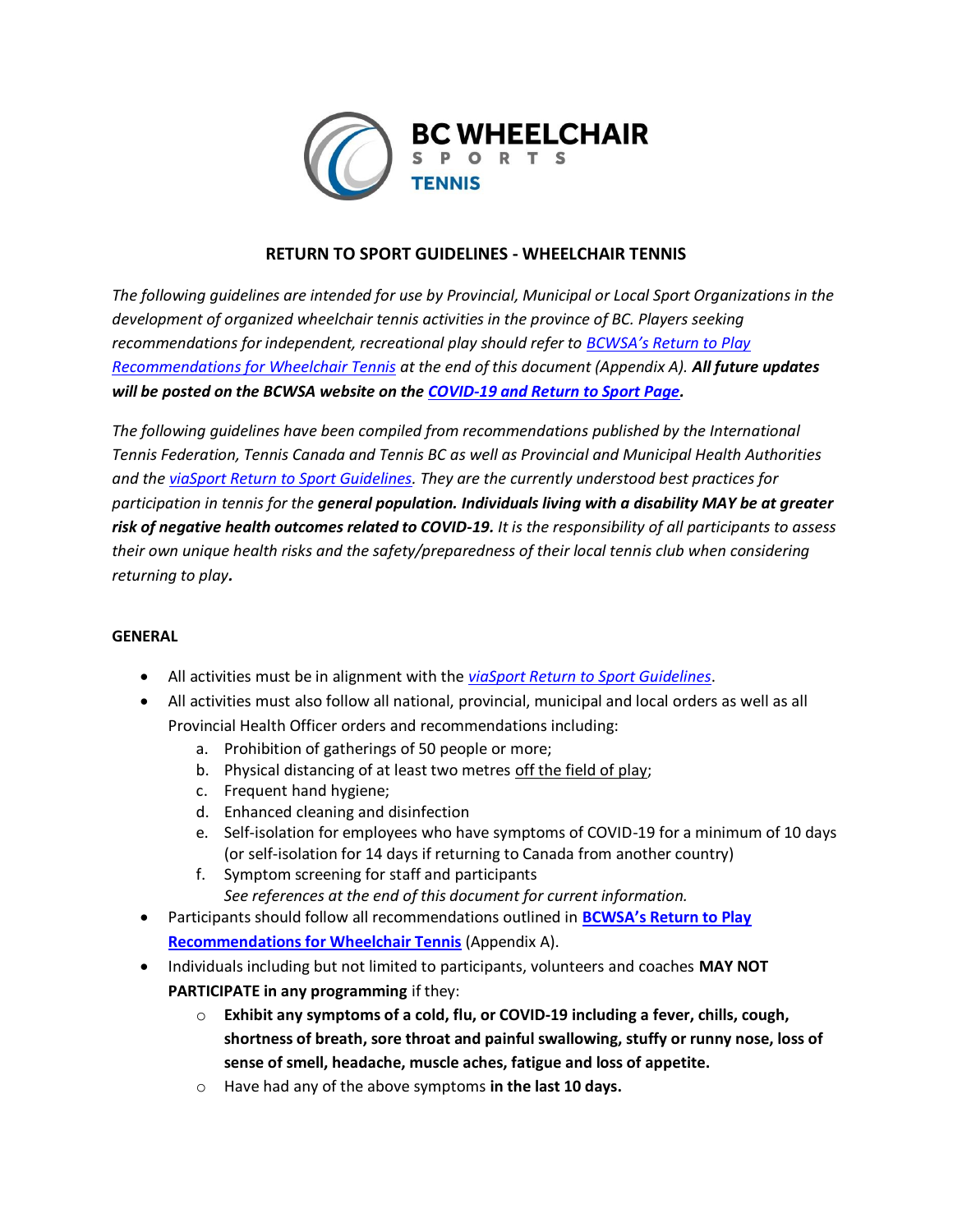- **Individuals experiencing a fever, new cough, or difficulty breathing or anyone who is concerned they may have COVID-19 should call 8-1-1 to talk to a nurse at HealthLinkBC to get advice about how you are feeling and what to do next.**
- o Are under the direction of the provincial health officer to self-isolate
- o Have travelled outside of Canada in the last 14 days
- o Have been in contact with someone with COVID-19 in the last 14 days.
- **Any player with a medical condition which may elevate the risk of serious COVID-19 symptoms is encouraged to consult their medical professional before beginning participation.**
- **BCWSA will follow a phased approach in its return to sport programming**. The levels are detailed briefly below. Transition between levels will be informed by BC's Restart Plan and the viaSport Sport Activity Phases (*see references at the end of this document*) but is ultimately at the discretion of BCWSA's Staff and Board of Directors.
	- $\circ$  BC Wheelchair Sports Association may stay within a level or revert back to a previous level if it is deemed necessary to mitigate risk of transmission within our programming.
	- $\circ$  The health and safety of our participants, coaches and staff remain at the core of all decisions relating to training levels.
	- $\circ$  Any regression of the Provincial Phases will result in renewed cancellations and reversion to previous programming levels.
	- $\circ$  This document is specific to Levels ONE, TWO, and THREE. Updates will be provided as appropriate before transitioning to Level FOUR.



#### **EQUIPMENT**

- Tennis Balls
	- $\circ$  Coaches should exercise caution with tennis balls and ask players to avoid touching them.
	- $\circ$  Sets of tennis balls (as well as any ball tubes or hoppers) should be restricted to a particular group and should be clearly labelled as such.
	- $\circ$  Players can assist the coach in collecting tennis balls by pushing them forward with their racquet but only the coach should pick up the balls.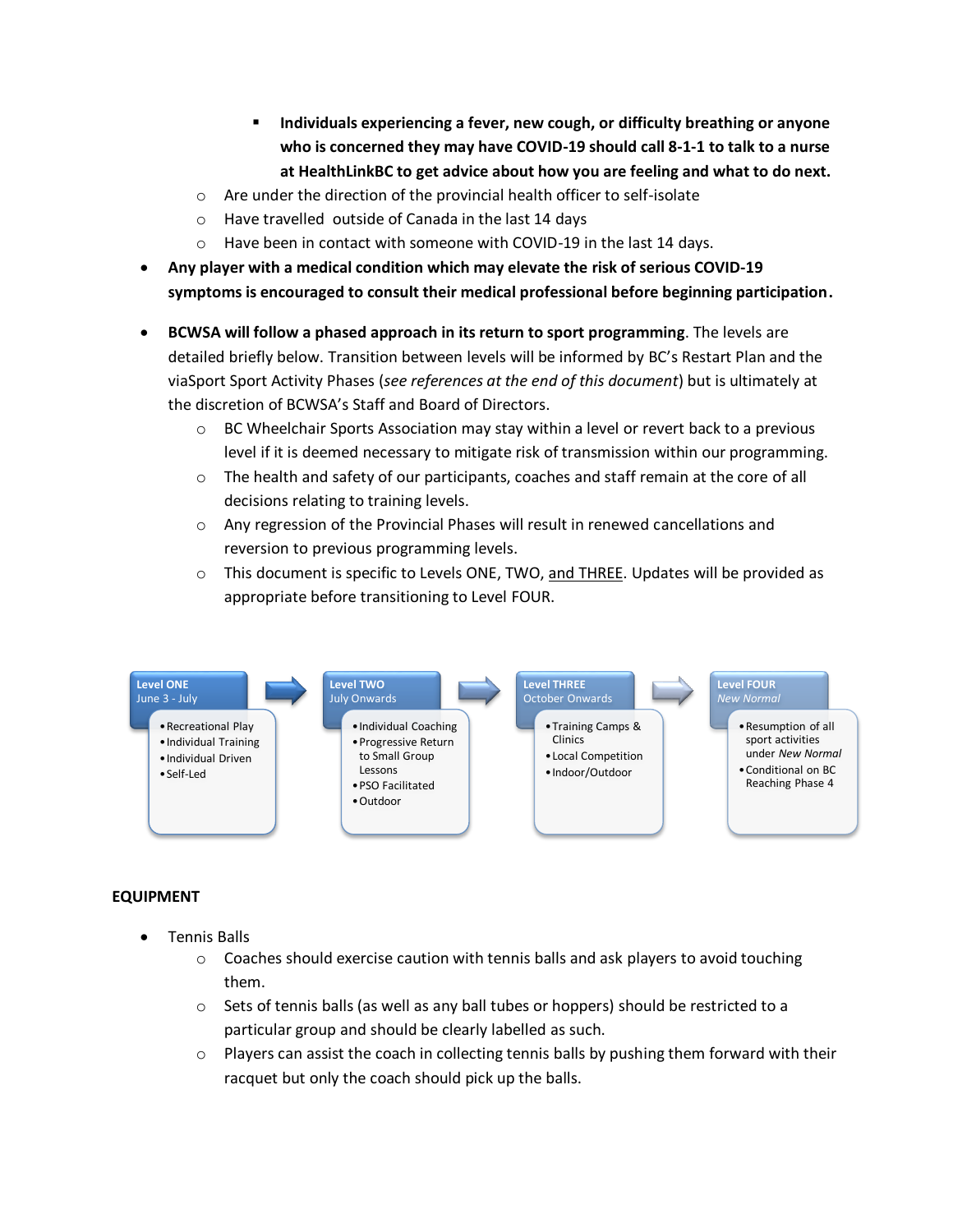- $\circ$  Where possible coaches should favour continuous play over feeding drills requiring large numbers of balls.
- o **If training involves simulated match play players should have their own clearly labelled tennis balls and should serve only with their tennis balls.**
- Ball Machines
	- o Ball machines should be utilized with heightened caution at this time.
	- $\circ$  Balls should be changed/replaced between users and the machine sanitized to prevent cross-contamination.
	- $\circ$  Only the individual operating the ball machine should touch the tennis balls at any time.
- There should be no sharing of equipment.
	- $\circ$  Players who rent chairs, rackets etc. will be assigned individual equipment for the duration of the pandemic.
	- $\circ$  All necessary equipment should be brought to the facility and taken home again by the player.
	- $\circ$  Players should bring their own water bottles and food instead of relying on public facilities.
- Players are encouraged to sanitize their racquet and any other equipment on a frequent basis including before and immediately after playing.
	- $\circ$  Although some clubs may provide sanitizing supplies players are encouraged to bring their own to avoid having to touch communal items.
- Coaches should limit teaching aids such as markers and targets as appropriate.
	- o When used only the coach should touch the equipment.
	- o All equipment must be sanitized before, after and between lessons.

## **FACILITY**

Clubs and sporting facilities must have operational security procedures in place during the crisis related to COVID-19. These procedures must also be well displayed and communicated to all users. *The following guidelines will be applied in all BCWSA operated facilities and are recommended in all facilities in which BCWSA funds or sanctions a program. Clubs may amend the following guidelines to suit the realities of their facilities assuming they provide COVID-19 safety plans to BCWSA for review.*

- Clubs should conduct a full and comprehensive review of their facility to analyze risk and exposure areas.
- A **touch map** displaying frequently touched surfaces should be kept on site and a plan to clean those areas on a regular basis and especially before, after and between lessons should be developed.
	- o All staff should be trained in proper sanitation protocols.
	- o Staff should sign off after completing cleanings on a designated checklist.
- Personal Hygiene and Protection against COVID-19 posters should be displayed prominently throughout the facility and on court.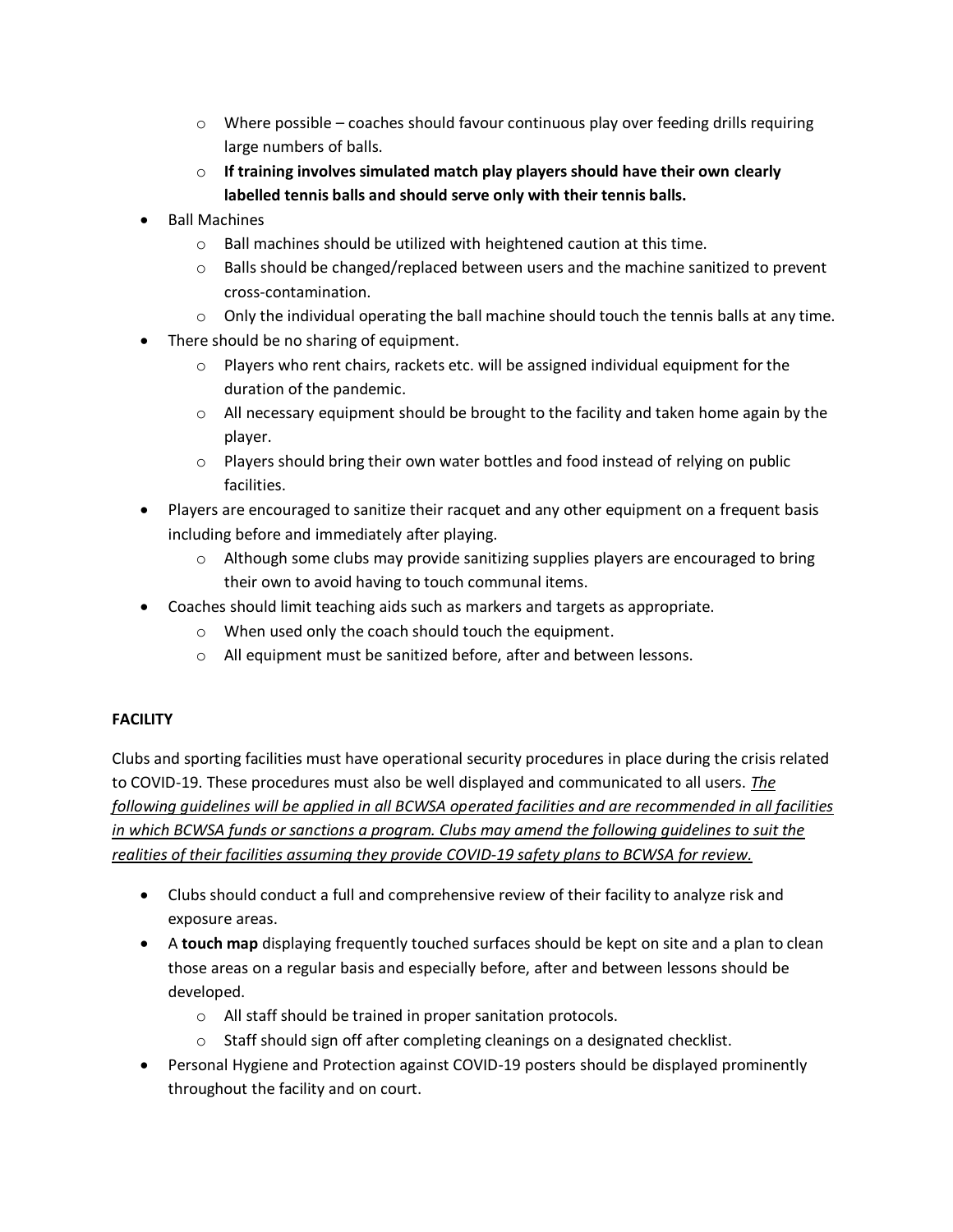- o [COVID-19 Infographic](https://news.interiorhealth.ca/wp-content/uploads/2020/03/IH-PH-COV-252-About-COVID-19_-Infographic_26Mar2020.pdf)
- o [Physical Distancing poster](http://www.bccdc.ca/Health-Professionals-Site/Documents/COVID19_PhysicalDistancingPoster.pdf)
- o **Handwashing poster**
- o [Do not enter if you are sick poster](http://www.bccdc.ca/Health-Info-Site/Documents/COVID19_DoNotEnterPoster.pdf)
- The use of outdoor courts and facilities is preferred whenever possible however where indoor facilities are necessary (due to weather or availability) care should be taken to ensure appropriate physical distancing is possible.
- All doors accessible to the public should remain open when possible to avoid contact with door handles unless automatic.
	- $\circ$  Where possible facilities should choose accessible entryways and exits for individuals requiring them.
- All score cards must be removed.
- Soap or hand sanitizer must be made available to all clients in various locations throughout the facility including at all entrances/exits.
- Access to the locker rooms should be limited as much as possible.
- Bins should be available on and off court to dispose of wipes and other PPE.

## **PROGRAMMING**

- All staff and coaches should be trained in new protocols and the proper sanitization of equipment.
- **•** Participation will be limited to a maximum ratio of **four participants to one coach** and where possible BCWSA suggests a maximum of two players per court however this may be amended due to court availability or the age of participants.
- Programs should operate with the minimum number of necessary staff to reduce contacts.
- All participants (or their parents for participants under 18) will be required to sign an updated [BCWSA Waiver](https://www.bcwheelchairsports.com/sites/default/files/attachments/file/ajax/field_upload/und/form-m_ums8xQOXrOlaCdeAaz7uHj1itHUaw05f1oujIS-wE/BCWSA%20-%20Waiver%20for%20Individuals%20Over%20the%20Age%20of%20Majority%20-%20Final.pdf)[/Assumption](https://www.bcwheelchairsports.com/sites/default/files/attachments/node/add/article/BCWSA%20-%20Assumption%20of%20Risk%20-%20Individuals%20Under%20the%20Age%20of%20Majority%20-%20Fin.._.pdf) of Risk (Appendices B & C) AND [COVID-19 Declaration](https://www.bcwheelchairsports.com/sites/default/files/attachments/file/ajax/field_upload/und/form-m_ums8xQOXrOlaCdeAaz7uHj1itHUaw05f1oujIS-wE/BCWSA%20-%20COVID-19%20Declaration%20-%20Final.pdf) (Appendix D) outlining the risks associated with COVID-19.
- All BCWSA will follow a new [BCWSA Illness Policy](https://www.bcwheelchairsports.com/sites/default/files/images/BCWSA%20Covid%2019%20Illness%20Policy%20-%20Approved.pdf) (Appendix E) and [Outbreak Response Protocol](https://www.bcwheelchairsports.com/sites/default/files/images/BCWSA%20Outbreak%20Response%20Protocol%20-%20Approved.pdf) (Appendix F).
- **Routine Daily Symptom Screenings**
	- o Coaches, volunteers and staff will be required to complete daily (before each lesson) self- health assessments using the BC COVID-19 Self-Assessment Tool [\(https://bc.thrive.health/covid19/en/\)](https://bc.thrive.health/covid19/en/) and BCWSA COVID-19 Declaration.
		- **EXTE:** Coaches will require self-certification by all players that they are in good health and not experiencing any symptoms before beginning each lesson. Players are required to complete the BCWSA COVID-19 Personal Health Attestation before each lesson to certify the above.
		- **EXECOACHER 19 THE STARK IS COACHER 15 THE STARK IS COACHER 15 THE COACHER 15 THE COACHER 15 THE COACHER 15 THE** with a direct supervisor to confirm their health status.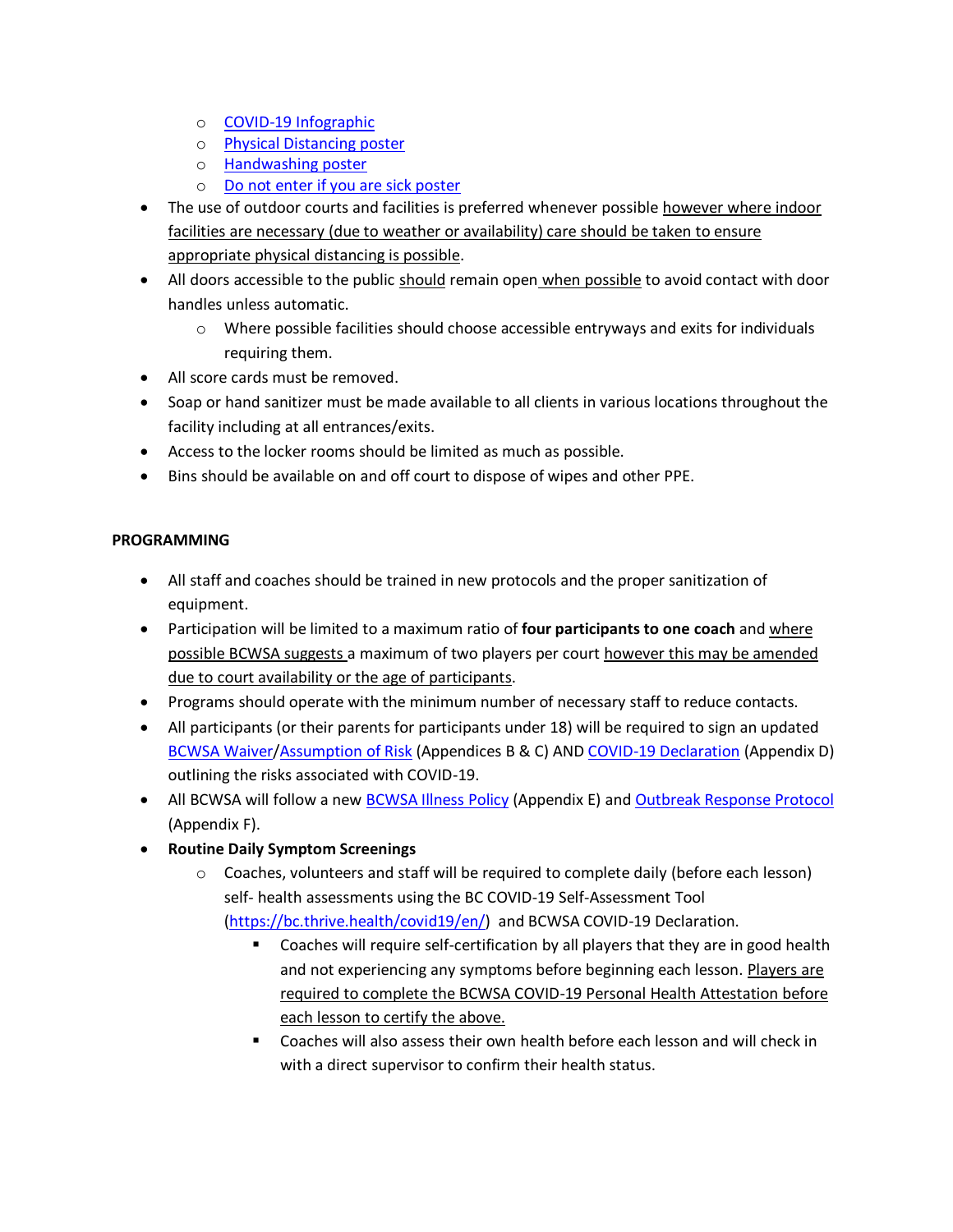- o **Any individual (coach, participant or volunteer) exhibiting or experiencing the symptoms of a cold, flu, or COVID-19 including a fever, chills, cough, shortness of breath, sore throat and painful swallowing, stuffy or runny nose, loss of sense of smell, headache, muscle aches, fatigue and loss of appetite must stay at home and may not attend lessons until those symptoms have completely disappeared.**
- o **Additionally, per the BC provincial health office and BC CDC:**
	- anyone who has had symptoms of COVID-19 in the last 10 days must self-isolate at home; symptoms include fever, chills, new or worsening cough, shortness of breath, sore throat and new muscle aches or headache.
	- anyone under the direction of the provincial health officer to self-isolate must follow those instructions
	- anyone who has arrived from outside of Canada, or who is a contact of a confirmed COVID-19 case, must self-isolate for 14 days and monitor for symptoms
- Any individual who may be experiencing symptoms of COVID-19 should refer to and follow the guidance of the **BCWSA Illness Policy.** In particular:
	- o **Inform an individual in a position of authority (coach, team manager, program coordinator) immediately if, you feel any symptoms of COVID-19 a fever, chills, cough, shortness of breath, sore throat and painful swallowing, stuffy or runny nose, loss of sense of smell, headache, muscle aches, fatigue and loss of appetite**.
- All participants and coaches will be required to practice good hygiene (frequent hand washing with soap and water and use of hand sanitizers; avoid touching one's face; respiratory etiquette; disinfect frequently touched surfaces).
	- $\circ$  Staff will wash hands or sanitize their hands as well as all equipment before, after and between programs.
	- $\circ$  Coaches will ask & remind their students before each class to ensure they are beginning their class with sanitized hands and equipment.
- Attendance in all programs must be tracked diligently (including program, date, other attendants) and contact details maintained for all attendees should it become necessary for Public Health to contact them.
- **Training times/groups will remain consistent** athletes will be scheduled to train on the same day, at the same time, with the same group of athletes.
- Registration
	- o All program registration will be completed online.
	- $\circ$  All registration fees must be paid online or via the phone by credit card. No cash payments will be accepted at this time.
- Lesson times will be staggered to allow buffer time for the departure of one individual or group before arrival of the next.
- Players should arrive at the venue close to their allotted starting time dressed to play and should leave immediately after.
	- o Players who arrive early should wait in their car, not in the clubhouse.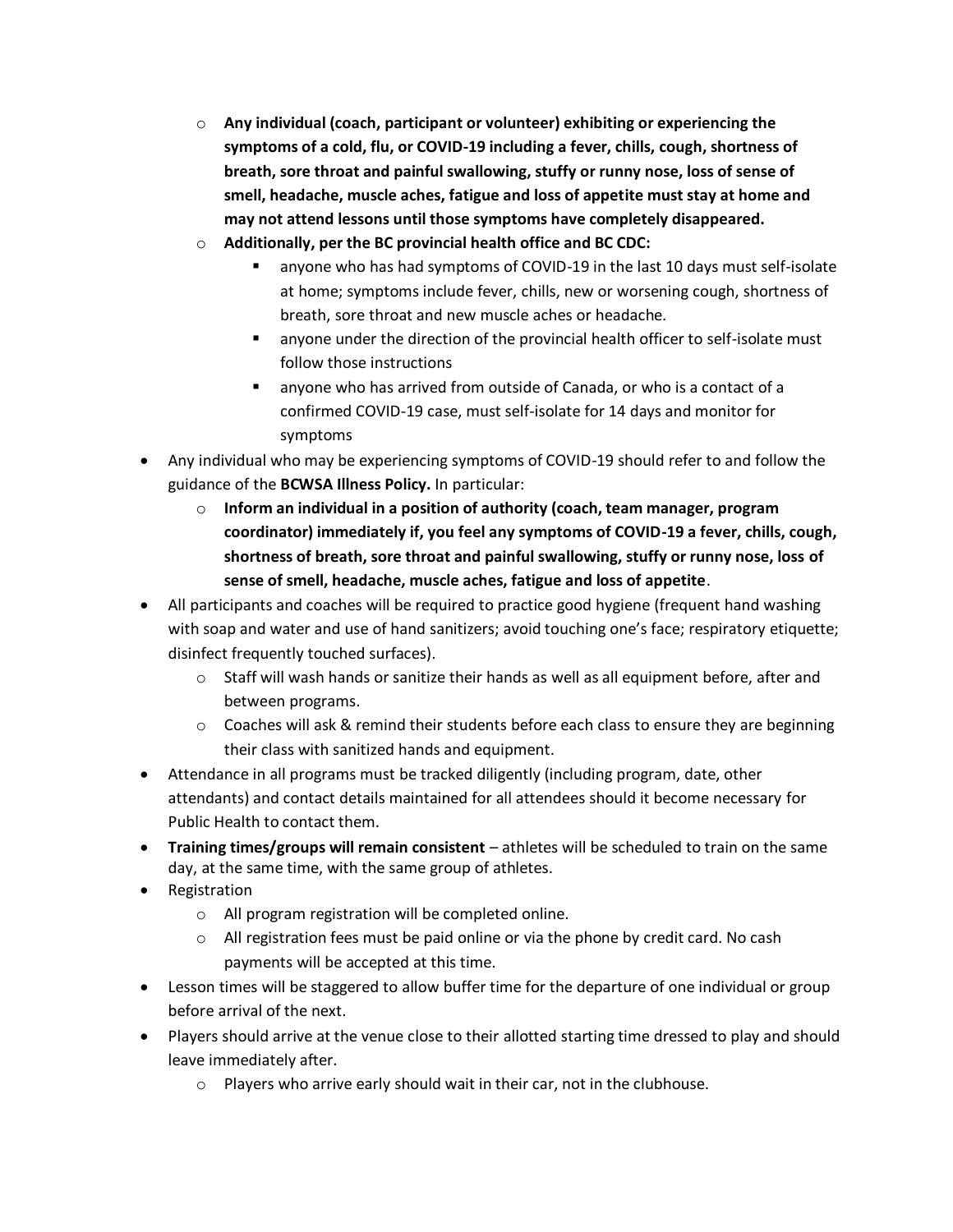- $\circ$  Players who need to transfer from a day chair to sport chair should do so outside of the courts whenever possible to limit the possibility of an opponent's ball striking their chair during play.
	- See below for further information for **Athletes Requiring Assistance to Participate**
- $\circ$  Where space is limited players should leave one at a time in a predetermined order or as communicated by the coach. Other players should wait on court until their opponent completes their transfer and leaves.
- Coaches must maintain a 2 metre distance from athletes at all times during training. Only verbal cues will be provided during the training session. If the coach must be closer than 2 metre (for example in the event of an athlete injury that requires the coach to physically attend to the injury), the coach must wear personal protective equipment (PPE).
- As appropriate, Visual cues may be utilized during practice to ensure athletes maintain a 2 metre distance during training times
- Spectators
	- o At this time no spectators will be allowed at programs.
	- $\circ$  Unless the parent is an assistant, parents and spectators will not be able to attend training sessions and will be expected to drop off/pick up the athlete at a predetermined time
- First aid
	- o Staff are to follow all OFAA protocols for COVID-19 [https://www.worksafebc.com/en/resources/health-safety/information-sheets/ofaa](https://www.worksafebc.com/en/resources/health-safety/information-sheets/ofaa-protocols-covid-19-pandemic?lang=en)[protocols-covid-19-pandemic?lang=en](https://www.worksafebc.com/en/resources/health-safety/information-sheets/ofaa-protocols-covid-19-pandemic?lang=en)
	- o First aid protocols for an unresponsive person during COVID-19 [https://www.redcross.ca/training-and-certification/first-aid-tips-and-resources/first-aid](https://www.redcross.ca/training-and-certification/first-aid-tips-and-resources/first-aid-tips/first-aid-protocols-for-an-unresponsive-person-during-covid-19)[tips/first-aid-protocols-for-an-unresponsive-person-during-covid-19](https://www.redcross.ca/training-and-certification/first-aid-tips-and-resources/first-aid-tips/first-aid-protocols-for-an-unresponsive-person-during-covid-19)
	- o First Aid Kits should be stocked with **Latex Free PPE** as many individuals with a physical disability also have a latex allergy that may result in anaphylactic shock.

## **ATHLETES REQUIRING ASSISTANCE TO PARTICIPATE**

- Participants requiring personal assistance to participate in tennis programming (ie. transferring between day chair and sport chair, strapping, taping) should bring an assistant with them to programming.
	- $\circ$  Regretfully Coaching Staff cannot assist participants with personal needs at this time.
	- $\circ$  Assistants may help the athlete to prepare for the program and then must exit the training facility until the end of programming when they can again assist the participant in departing.
	- o The assistant must be prearranged by the participant and communicated with programming staff ahead of their arrival at the program.
	- o Assistants can only assist their own participant.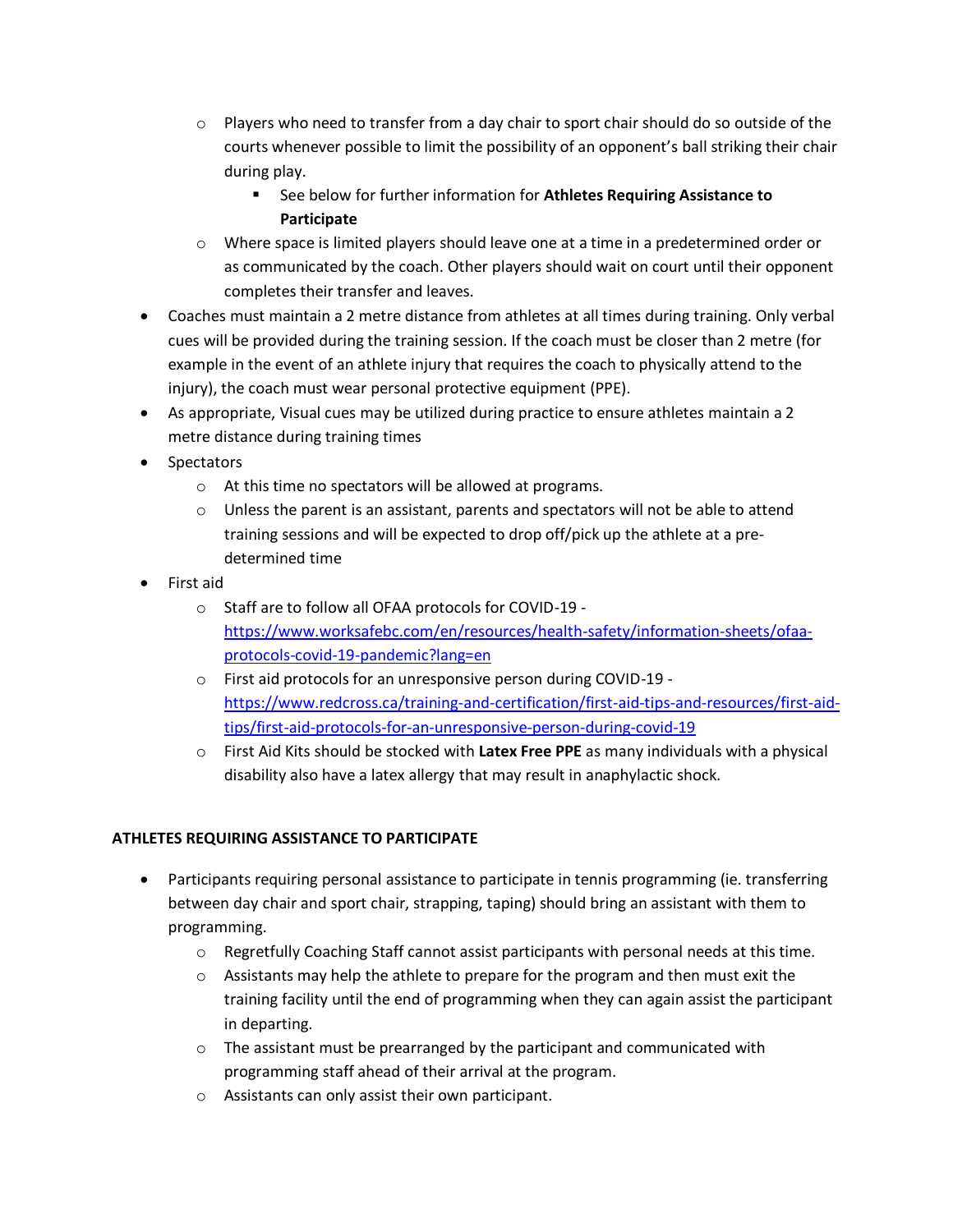- $\circ$  Assistants will be required to follow the same guidelines as participants and will be required to complete a BCWSA Waiver/Assumption of Risk and COVID-19 Declaration.
- Individuals who cannot provide their own assistant but do require assistance to participate should contact Program Staff directly to explore other options.

## **COMMUNICATIONS**

- Return to Play Guidelines will be posted on the website on the COVID-19 and Return to Sport [Page](https://www.bcwheelchairsports.com/resources/covid-19-and-return-sport) and distributed to all coaches, participants, and relevant facilities via email.
- New registration and programming protocols will be clarified for all participants in an email outlining the resumption of programming.
- Public Health notices will be displayed prominently around the facility and on courts.
	- o All notices will also be posted on the website and in emails
- An online webinar detailing changes to programming and the self-assessment can also be found at [www.bcwheelchairsports.com](http://www.bcwheelchairsports.com/) on the [COVID-19 and Return to Sport Page.](https://www.bcwheelchairsports.com/resources/covid-19-and-return-sport)

## **TRAINING CAMPS AND CLINICS**

- All of the above guidelines also apply to training camp and clinic settings.
- Coaches should remind all participants of the above guidelines prior to and at the beginning of training camp.
- Training camps may include both on-court and off-court sessions including but not limited to: training, match-play, testing, and IST/educational sessions (sport psych, nutrition, anti-doping etc.).

## **TRAVEL**

- While provincial travel restrictions have been lifted as of June 25, 2020, travel for the purposes of sport should still be slowly introduced.
- It is recommended that individuals remain primarily within their region when travelling for sport in order to limit the number of groups that they are coming into contact with. Exceptions may include travel to attend a high performance or demographic specific training camp/
- Inter-provincial competition is not permitted at this time.
- International travel is not recommended at this time.
- **If an individual chooses to travel internationally, they are required to self-isolate for 14 days** under both provincial and federal orders upon return to Canada.
- If choosing to travel, the following recommendations are in place for individuals:
	- $\circ$  Check before you go consider the number of active cases in the community/region to which you are travelling and respect travel advisories
	- o If sick, do not travel. You will not be able to participate.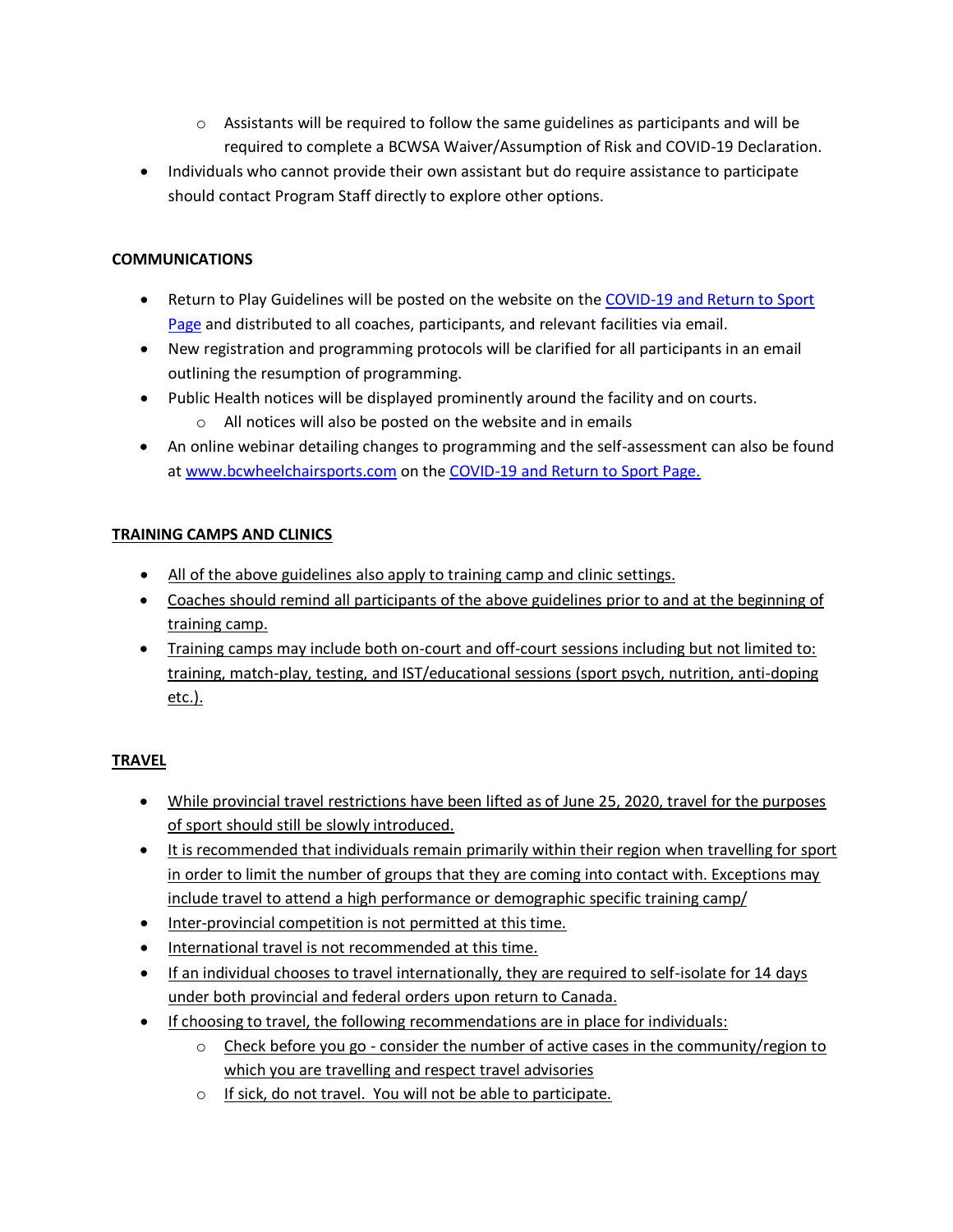- o Wash your hands often
- o Practice safe physical distancing, two meters distance from others
- o Wear a mask if you cannot keep a 2m distance from others

## **LOCAL COMPETITION**

- At this time BCWSA is not recommending a return to sanctioned or international competition however local competitions – such as league – may be resumed in Level 3.
- All of the above guidelines apply to the local competition setting as well with the exception of the Equipment Guidelines requiring players only serve with their own balls.
- **All players must complete a Personal Health Attestation before participating in a local competition. Players who do not, or cannot, complete the attestation will not be permitted to participate.**
- Players waiting to begin their match should do so outside of the court surface and should maintain physical distancing at all times while waiting.
- All players must sanitize their hands immediately before and after match play.
- Score cards will not be used in the local competition setting and players should be reminded to confirm the score before putting the ball in play when preparing to serve.
- In the local competition setting only the balls assigned to their court should be handled by the players. Balls from other courts must be returned without handling them.
- When changing ends of the court, players should do so on opposite ends of the net as possible to avoid proximity. When only one end of the net allows passage for the sport wheelchair players should proceed one at a time.
- At the end of the match, players should congratulated one another while avoiding any form of contact and maintain a safe distancing of 2m.
- Players choosing to participate in Tennis BC sanctioned competitions such as Summer Series Events are required to follow all guidelines in the [Tennis BC Guide For Indoor Tournaments In](http://www.tennisbc.org/wp-content/uploads/2020/09/TENNIS_BC_Preventative_and_Protective_Measures_for_Clubs__Return_to_Competition_Phase_3.pdf)  [The Context Of Covid-19](http://www.tennisbc.org/wp-content/uploads/2020/09/TENNIS_BC_Preventative_and_Protective_Measures_for_Clubs__Return_to_Competition_Phase_3.pdf)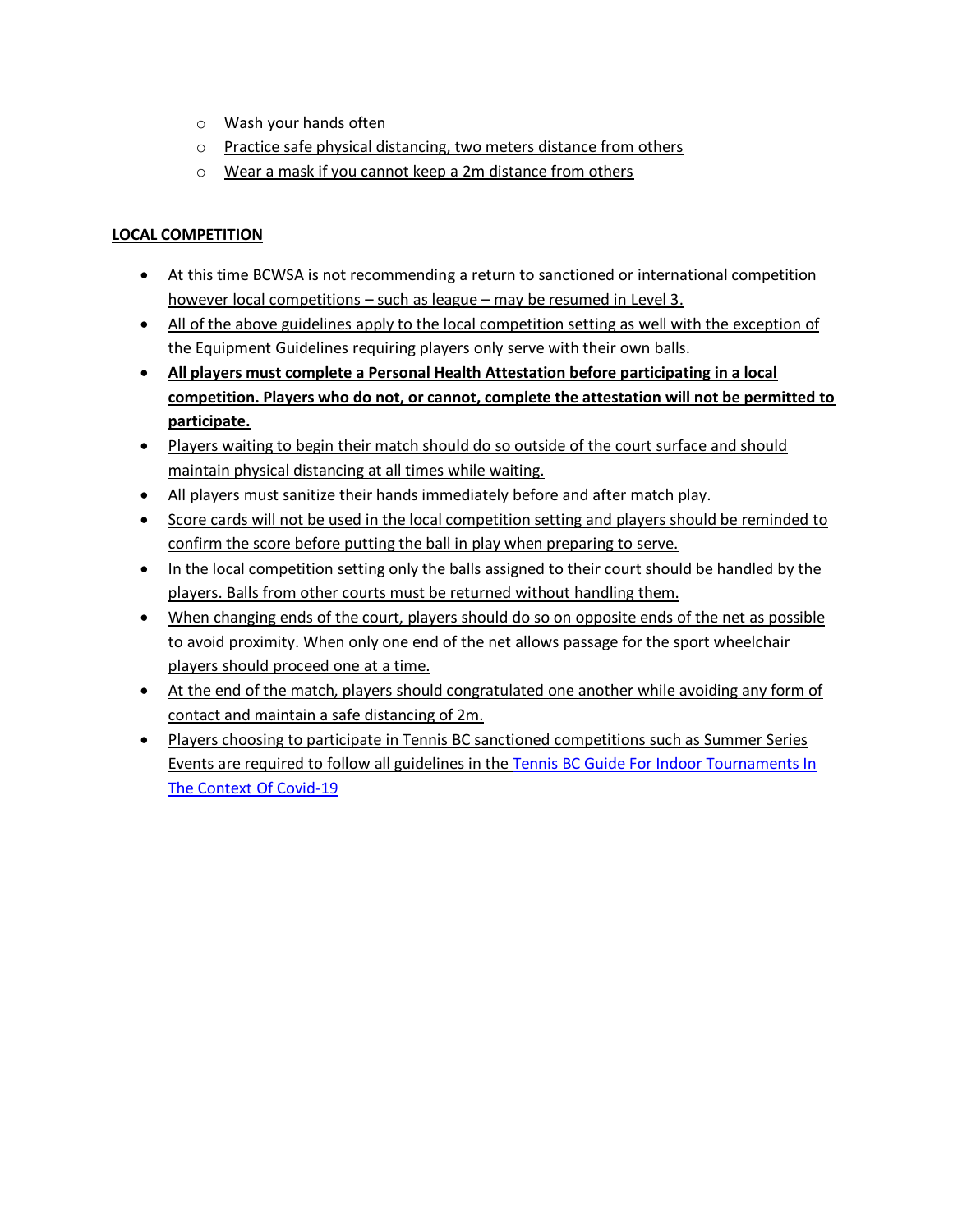## **RETURN TO PLAY RECOMMENDATIONS – WHEELCHAIR TENNIS**

*The following recommendations have been compiled to assist Wheelchair Tennis players in making a safe return to independent, recreational play in their home community. They have been compiled from recommendations published by the International Tennis Federation, Tennis Canada and Tennis BC as well as Provincial and Municipal Health Authorities. They are the currently understood best practices for participation in tennis for the general population. Individuals living with a disability MAY be at greater risk of negative health outcomes related to COVID-19. It is the responsibility of all participants to assess their own unique health risks and the safety/preparedness of their local tennis club when considering returning to play.*

## **BEFORE YOU PLAY**

- Make sure that your city or region allows tennis play based on the government authorities' criteria for the progressive lifting of confinement measures and that your municipality permits the use of tennis courts.
- Play only with family members, persons living in your household, individuals within your bubble or individuals considered to be low risk.
	- $\circ$  Wherever possible players are encouraged to play with the same people each time.
- **DO NOT PLAY** if you or your playing partner:
	- o **Exhibit any symptoms of a cold, flu, or COVID-19 including a fever, chills, cough, shortness of breath, sore throat and painful swallowing, stuffy or runny nose, loss of sense of smell, headache, muscle aches, fatigue and loss of appetite.**
	- o Have had any of the above symptoms **in the last 10 days.**
		- **Individuals experiencing a fever, new cough, or difficulty breathing or anyone who is concerned they may have COVID-19 should call 8-1-1 to talk to a nurse at HealthLinkBC to get advice about how you are feeling and what to do next.**
	- o Are under the direction of the provincial health officer to self-isolate
	- o Have travelled outside of Canada in the last 14 days
	- o Have been in contact with someone with COVID-19 in the last 14 days.
- **Any player with a medical condition which may elevate the risk of serious COVID-19 symptoms is encouraged to consult their medical professional before beginning participation.**

#### **PREPARING TO PLAY**

- Protect yourself against infections:
	- o Wash your hands with disinfectant soap and water for at least 20 seconds before going to a tennis court.
	- o Bring hand sanitizer.
	- o Clean your equipment including your racquet, chair and water bottles.
	- o Do not share equipment with your playing partner.
	- o Make sure you have enough water before leaving the house to avoid having to touch a tap or water fountain handle.
	- o If you cough or sneeze, do so in a tissue or in your sleeve.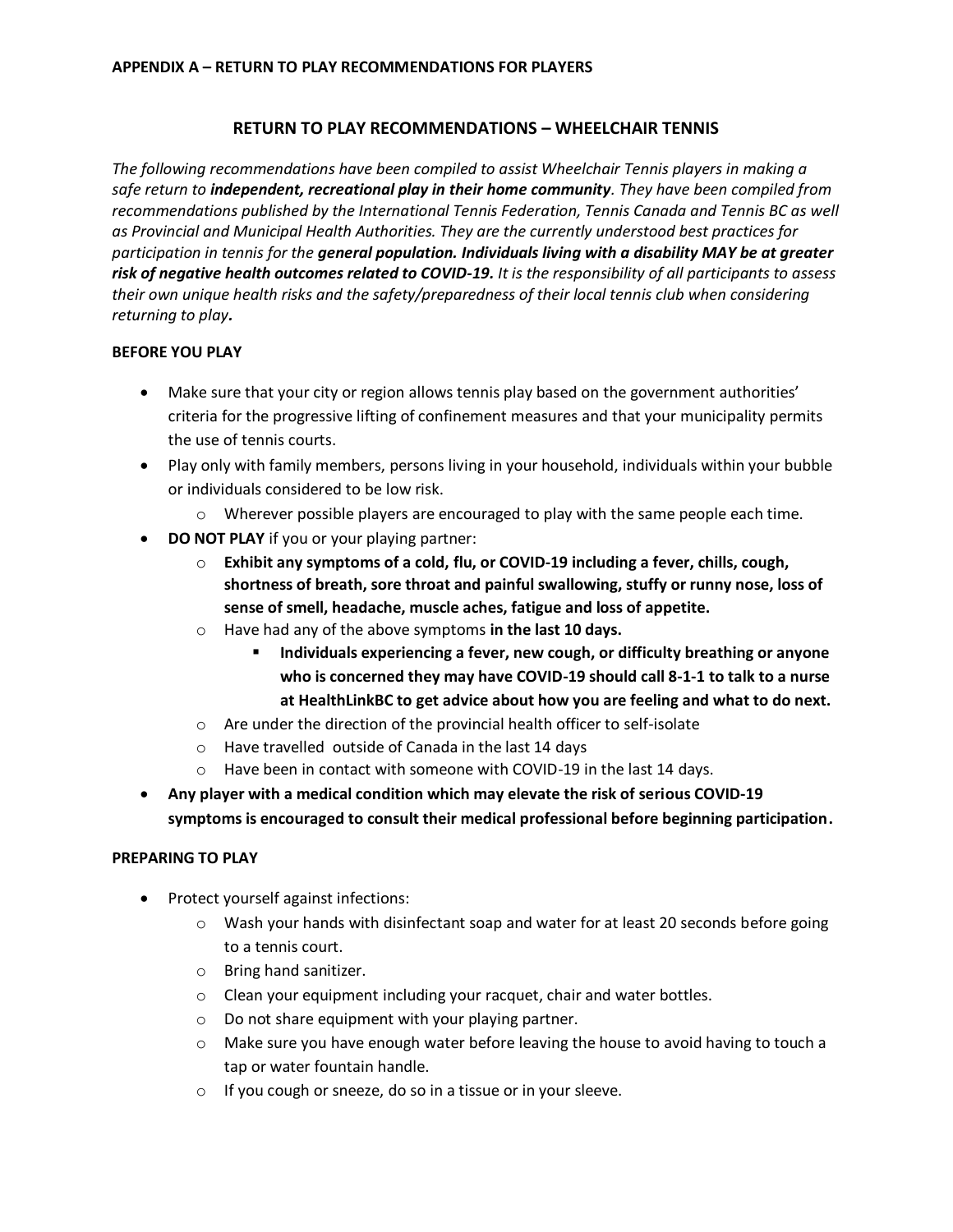- o Avoid touching door handles, gates, benches and all other objects where the virus could survive. If you touch something, make sure to wash your hands and disinfect the surface you have touched.
- There should be no sharing of equipment.
	- $\circ$  Players who rent chairs, rackets etc. will be assigned individual equipment for the duration of the pandemic.
	- $\circ$  All necessary equipment should be brought to the facility and taken home again by the player.
	- $\circ$  Players should bring their own water bottles and food instead of relying on public facilities.
- Players are encouraged to sanitize their racquet and any other equipment on a frequent basis including before and immediately after playing.
	- o Although some clubs may provide sanitizing supplies players are encouraged to bring their own to avoid having to touch communal items.
- Players should arrive at the venue close to their allotted starting time dressed to play and should leave immediately after.
	- o Players who arrive early should wait in their car, not in the clubhouse.
	- $\circ$  Players who need to transfer from a day chair to sport chair should do so outside of the courts whenever possible to limit the possibility of an opponent's ball striking their chair during play.
- At this time, players needing assistance with transfers or taping should get it from a member of their household/bubble and not from coaches or other participants.

## **WHILE PLAYING**

- As much as possible, keep a 2-metre distance with other players. To respect this measure, at this time only singles play is encouraged.
- Handshakes and high fives are discouraged. Players may choose to touch racquets (while maintaining physical distancing of 2 metres) although limiting all contact is recommended.
- Avoid touching your face after manipulating a ball, racquet or when you hit the ball to another player.
- Stay on your side of the court. Changeovers should be avoided at this time.
- Players should use their own set of new balls and should clearly identify their balls with a marker.
- Players should only touch their own balls and should return their opponents balls with their racquet.

## **AFTER PLAYING**

- Wash your hands carefully with water and disinfectant soap or with hand sanitizer.
- Do not use locker rooms or changing areas.
- Leave the court immediately after you finish playing.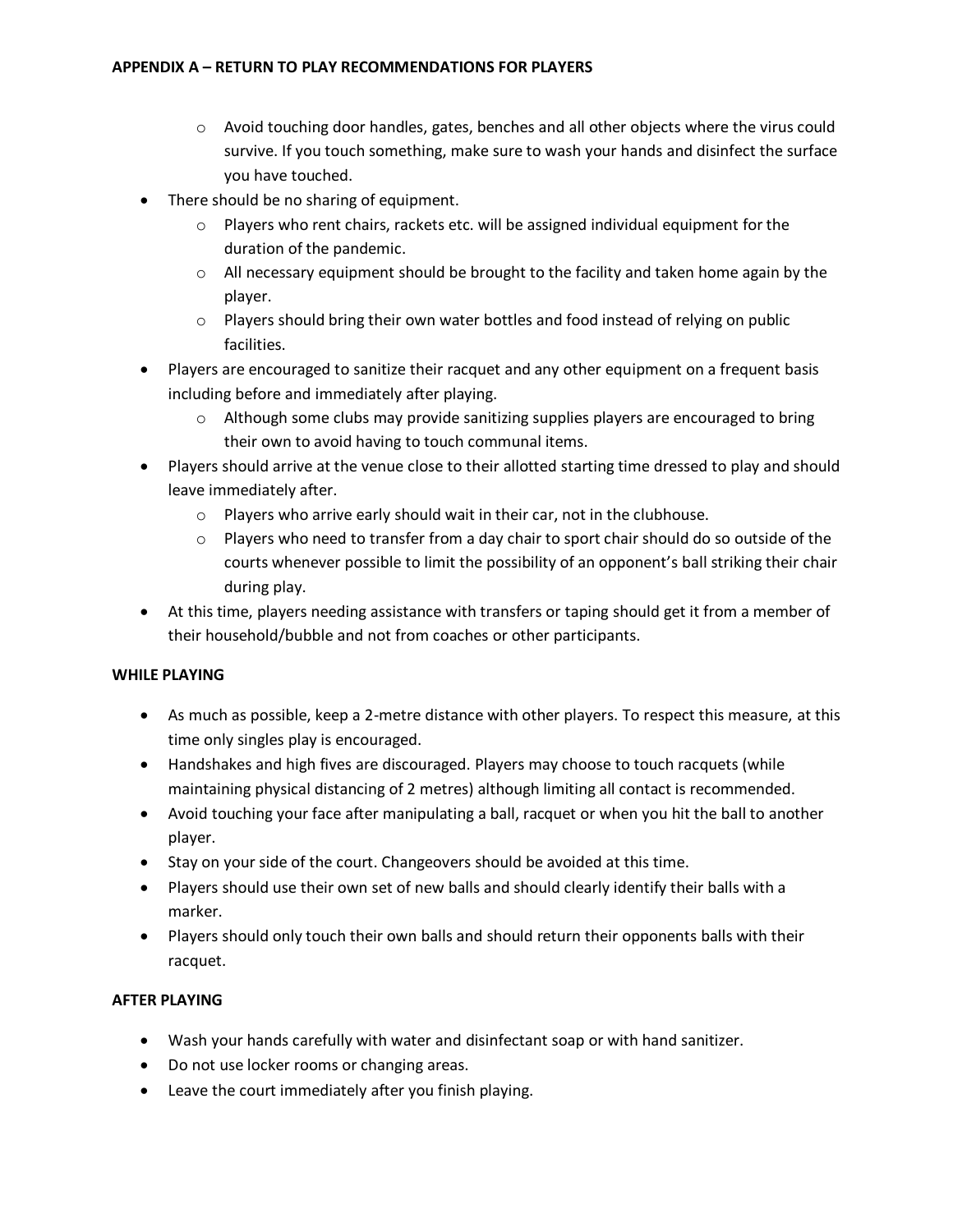## **BC WHEELCHAIR SPORTS ASSOCIATION RELEASE OF LIABILITY, WAIVER OF CLAIMS AND INDEMNITY AGREEMENT**

*(To be executed by Participants over the Age of Majority)*

#### **WARNING!**

#### **Please read carefully**. **By signing this document, you will waive certain legal rights – including the right to sue**

1. This is a binding legal agreement. Clarify any questions or concerns before signing. As a Participant in the sports of Wheelchair Rugby, and/or Wheelchair Tennis and/or Wheelchair Athletics and Seated Throws, and the activities, programs, classes, services provided and events sponsored or organized by BC Wheelchair Sports Association and its affiliated clubs and teams, including but not limited to: games, tournaments, competitions, practices, training, personal training, dry land training, use of strength training and fitness conditioning equipment, machines and facilities, nutritional and dietary programs, orientational or instructional sessions or lessons, aerobic and anaerobic conditioning programs (collectively the "Activities"), the undersigned acknowledges and agrees to the following terms outlined in this agreement:

#### **Disclaimer**

2. BC Wheelchair Sports Association, its affiliated clubs and teams, and their respective Directors, Officers, committee members, members, employees, coaches, volunteers, officials, participants, agents, sponsors, owners/operators of the facilities in which the Activities take place, and representatives (collectively the "Organization") are not responsible for any injury, personal injury, damage, property damage, expense, loss of income or loss of any kind suffered by a Participant during, or as a result of, the Activities, caused in any manner whatsoever including, but not limited to, the negligence of the Organization.

#### *I have read and agree to be bound by paragraphs 1 and 2*

#### **Description and Acknowledgement of Risks**

- 3. I understand and acknowledge that
	- a) The Activities have foreseeable and unforeseeable inherent risks, hazards and dangers that no amount of care, caution or expertise can eliminate, including without limitation, the potential for serious bodily injury, permanent disability, paralysis and loss of life;
	- b) The Organization may offer or promote online programming (such as webinars, remote conferences, workshops, and online training) which have different foreseeable and unforeseeable risks than in-person programming;
	- c) The Organization has a difficult task to ensure safety and it is not infallible. The Organization may be unaware of my fitness or abilities, may misjudge weather or environmental conditions, may give incomplete warnings or instructions, and the equipment being used might malfunction; and
	- d) The novel coronavirus, COVID-19, has been declared a worldwide pandemic by the World Health Organization and COVID-19 is extremely contagious. The Organization has put in place preventative measures to reduce the spread of COVID-19; however, the Organization cannot guarantee that the Participant will not become infected with COVID-19 or other highly contagious diseases. Further, participating in the Activities could increase the Participants risk of contracting COVID-19 or other highly contagious diseases.
- 4. I am participating voluntarily in the Activities. In consideration of my participation, I hereby acknowledge that I am aware of the risks, dangers and hazards associated with or related to the Activities. The risks, dangers and hazards include, but are not limited to:
	- a) Physical contact with other participants, spectators, equipment, wheelchairs, the court, and other hazards;
	- b) Health: executing strenuous and demanding physical techniques, physical exertion, overexertion, stretching, dehydration, fatigue, cardiovascular workouts, rapid movements and stops, lack of fitness or conditioning, traumatic injury, bacterial infections, rashes, and the transmission of communicable diseases, including viruses of all kinds, COVID-19 or other contagious diseases, bacteria, parasites or other organisms or any mutation thereof.
	- c) Premises: defective, dangerous or unsafe condition of the facilities; falls; collisions with objects, walls, wheelchairs, equipment or persons; dangerous, unsafe, or irregular conditions on floors, grass, turf or other surfaces, extreme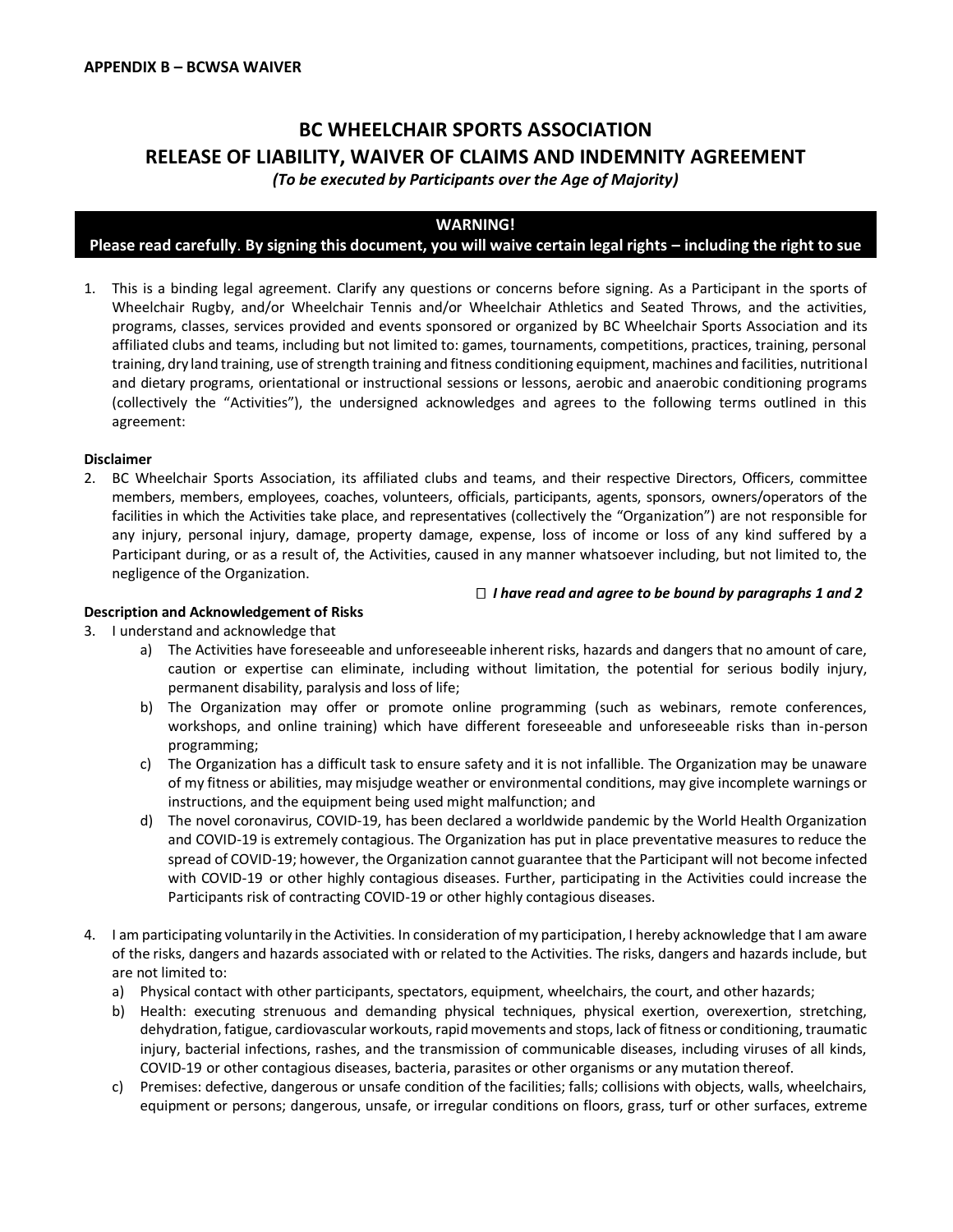weather conditions; travel to and from premises

- d) Use of Equipment: mechanical failure of the equipment; negligent design or manufacture of the equipment; the provision of or the failure by the Organization to provide any warnings, directions, instructions or guidance as to the use of the equipment; failure to use or operate the equipment within my own ability
- e) Contact: contact with wheelchairs, other equipment, or other persons, whether intentional or unintentional, is a common part of wheelchair rugby, wheelchair tennis, wheelchair athletics and seated throws programs, and may lead to serious bodily injury, including but not limited to concussions and/or other brain injury, or serious spinal injury.
- f) Advice: negligent advice regarding the Activities
- g) Ability: Failing to act safely or within my own ability or within designated areas
- h) Sport: the game of wheelchair rugby, wheelchair tennis, wheelchair athletics and seated throws and their inherent risks
- i) Cyber: privacy breaches, hacking, technology malfunction or damage
- j) Conduct: My conduct and conduct of other persons including any physical altercation between participants
- k) Travel: Travel to and from the Activities
- l) Negligence: My negligence and negligence of other persons, including NEGLIGENCE ON the PART OF THE ORGANIZATION, may increase the risk of damage, loss, personal injury or death. I understand that the Organization may fail to safeguard or protect me from the risks, dangers and hazards of wheelchair sport programs, some of which are referred to above.

#### *I have read and agree to be bound by paragraphs 3 and 4*

#### **Terms**

- 5. In consideration of the Organization allowing me to participate in the Activities, I agree:
	- a) That when I practice or train in my own space, I am responsible for my surroundings and the location and equipment that I select;
	- b) That my mental and physical condition is appropriate to participate in the Activities and I assume all risks related to my mental and physical condition;
	- c)To comply with the rules and regulations for participation in the Activities;
	- d) To comply with the rules of the facility or equipment;
	- e) That if I observe an unusual significant hazard or risk, I will remove myself from participation and bring my observations to a representative of the Organization immediately;
	- f) The risks associated with the Activities are increased when I am impaired and I will not to participate if impaired in any way;
	- g) That it is my sole responsibility to assess whether any Activities are too difficult for me. By commencing an Activity, I acknowledge and accept the suitability and conditions of the Activity;
	- h) That COVID-19 is contagious in nature and the Participant may be exposed to, or infected by, COVID-19 or other contagious diseases and such exposure may result in personal injury, illness, permanent disability, or death; and
	- i) That I am responsible for my choice of safety or protective equipment and the secure fitting of that equipment.

#### **Release of Liability and Disclaimer**

- 6. In consideration of the Organization allowing me to participate, I agree:
	- a) That the sole responsibility for my safety remains with me;
	- b) To ASSUME all risks arising out of, associated with or related to my participation;
	- c) That I am not relying on any oral or written statements made by the Organization or its agents, whether in a brochure or advertisement or in individual conversations, to agree to participate in the Activities;
	- d) To WAIVE any and all claims that I may have now or in the future against the Organization;
	- e) To freely ACCEPT AND FULLY ASSUME all such risks and possibility of personal injury, death, property damage, expense and related loss, including loss of income, resulting from my participation in the Activities;
	- f) To FOREVER RELEASE and INDEMNIFY the Organization from any and all liability for any and all claims, demands, actions, damages (including direct, indirect, special and/or consequential), losses, actions, judgments, and costs (including legal fees) (collectively, the "Claims") which I have or may have in the future, that might arise out of, result from, or relate to my participation in the Activities, even though such Claims may have been caused by any manner whatsoever, including but not limited to, the negligence, gross negligence, negligent rescue, omissions, carelessness, breach of contract and/or breach of any statutory duty of care of the Organization;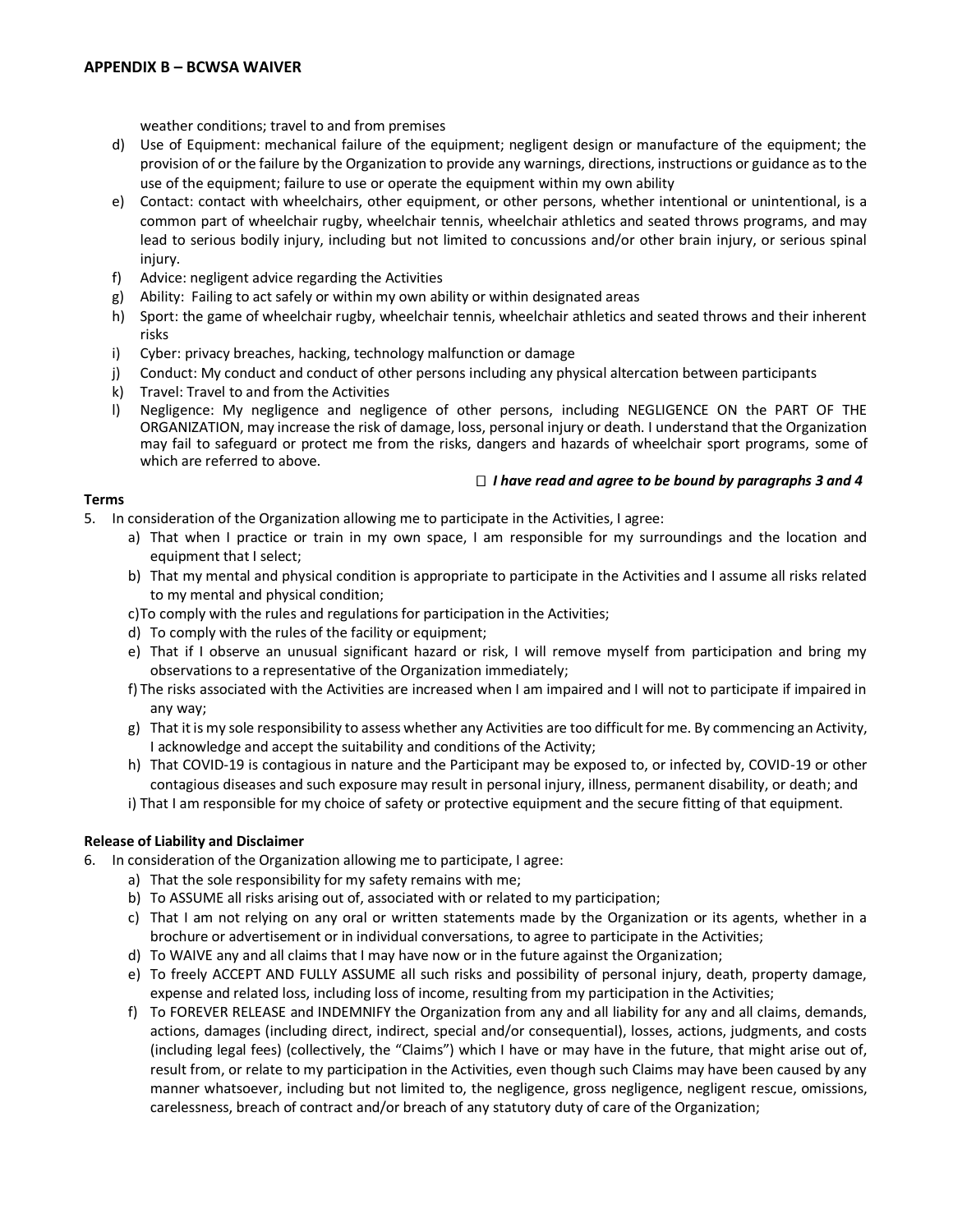- g) To FOREVER RELEASE AND INDEMNIFY the Organization from any action related to my becoming exposed to or infected by any contagious disease, including, but not limited to COVID-19 as a result of, or from, any action, omission or negligence of myself or others, including but not limited to the Organization;
- h) That the Organization is not responsible or liable for any damage to my vehicle, property, or equipment that may occur as a result of the Activities;
- i) That negligence includes failure on the part of the Organization to take reasonable steps to safeguard or protect me from the risks, dangers and hazards associated with the Activities; and
- j) This release, waiver and indemnity is intended to be as broad and inclusive as is permitted by law of the Province of Ontario and if any portion thereof is held invalid, the balance shall, notwithstanding, continue in full legal force and effect.

#### **Jurisdiction**

7. I agree that in the event that I file a lawsuit against the Organization, I will do so solely in the Province of British Columbia and further agree that the substantive law of the Province of British Columbia will apply without regard to conflict of law rules.

#### *I have read and agree to be bound by paragraphs 5 to 7*

| I have read and agree to be bound by the BC Wheelchair Sports' Code of Conduct and Ethics |  |
|-------------------------------------------------------------------------------------------|--|
| https://goo.gl/LhSQ9H                                                                     |  |

| I have read and agree to be bound by the BC Wheelchair Sports' Social Media Policy. Entry, participation |  |  |  |  |  |  |
|----------------------------------------------------------------------------------------------------------|--|--|--|--|--|--|
| or attendance during the BCWSA activities, events, programs, services, in person or online, constitutes  |  |  |  |  |  |  |
| permission to be photographed or videotaped for possible publicity, promotional or media purposes and    |  |  |  |  |  |  |
| constitutes a waiver of any and all claims for compensation from all sponsoring agencies.                |  |  |  |  |  |  |
| https://goo.gl/YkL1Fb                                                                                    |  |  |  |  |  |  |

I consent to medical treatment in case of emergency. I agree to full responsibility for payment of any fees incurred as a result of necessary medical treatment.

#### **Acknowledgement**

8. I acknowledge that I have read and understand this agreement, that I have executed this agreement voluntarily, and that this agreement is to be binding upon myself, my heirs, spouse, children, parents, guardians, next of kin, executors, administrators and legal or personal representatives. I further acknowledge by signing this agreement I have waived my right to maintain a lawsuit against the Organization on the basis of any claims from which I have released herein.

| Name of Participant                                | Signature of Participant             | Date |  |  |
|----------------------------------------------------|--------------------------------------|------|--|--|
| Name of Personal Support Worker<br>(if applicable) | Signature of Personal Support Worker | Date |  |  |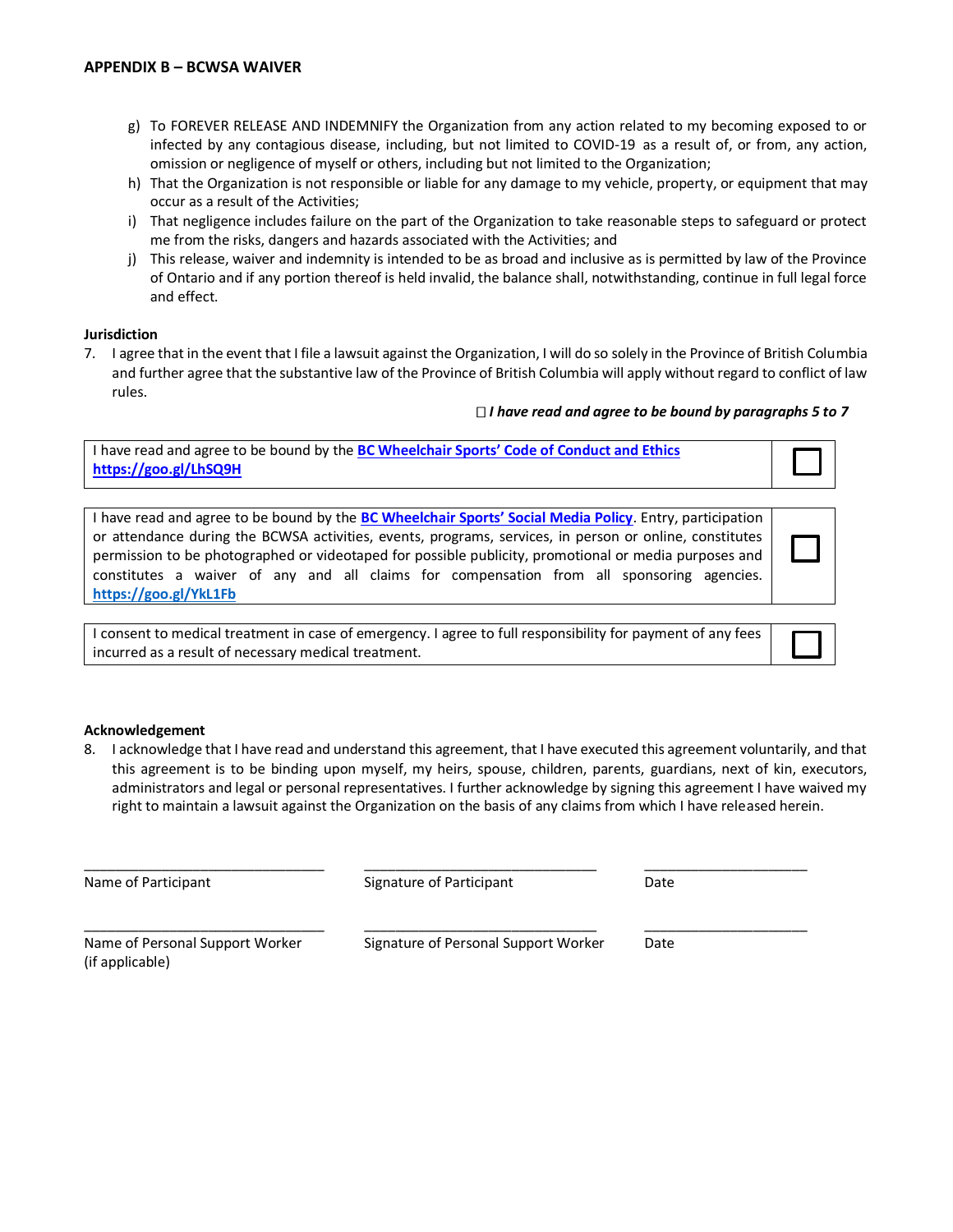# **BC WHEELCHAIR SPORTS ASSOCIATION INFORMED CONSENT AND ASSUMPTION OF RISK AGREEMENT**

*(To be executed by Participants Under the Age of Majority)*

|  | <b>WARNING!</b> |                                                                                                      |
|--|-----------------|------------------------------------------------------------------------------------------------------|
|  |                 | Please read carefully. By signing this document, you will assume certain risks and responsibilities. |
|  |                 |                                                                                                      |

**Participant's Name: \_\_\_\_\_\_\_\_\_\_\_\_\_\_\_\_\_\_\_\_\_\_\_\_\_\_\_\_\_\_\_\_\_\_\_\_\_\_\_\_ Participant's Date of Birth: \_\_\_\_\_\_\_\_\_\_\_\_\_\_\_\_\_\_\_\_**

- 1. This is a binding legal agreement. Clarify any questions or concerns before signing. As a Participant in the sport of wheelchair rugby, and/or wheelchair tennis and/or wheelchair athletics and seated throws, and the activities, programs, classes, services provided and events sponsored or organized by BC Wheelchair Sports and its affiliated clubs and teams (collectively the "Organization"), including but not limited to: games, tournaments, competitions, practices, training, personal training, dry land training, use of strength training and fitness conditioning equipment, machines and facilities, nutritional and dietary programs, orientational or instructional sessions or lessons, aerobic and anaerobic conditioning programs (collectively the "Activities"), the undersigned being the Participant and Participant's Parent/Guardian (collectively the "Parties") acknowledges and agrees to the following terms outlined in this agreement:
- 2. I am the Parent/Guardian of the Participant and have full legal responsibility for the decisions of the Participant.

#### **Description and Acknowledgement of Risks**

- 3. The Parties understand and acknowledge that:
	- a) The Activities have foreseeable and unforeseeable inherent risks, hazards and dangers that no amount of care, caution or expertise can eliminate, including without limitation, the potential for serious bodily injury, permanent disability, paralysis and loss of life;
	- b) The Organization may offer or promote online programming (such as webinars, remote conferences, workshops, and online training) which have different foreseeable and unforeseeable risks than in-person programming;
	- c) The Organization has a difficult task to ensure safety and it is not infallible. the Organization may be unaware of the Participant's fitness or abilities, may give incomplete warnings or instructions, may misjudge weather or environmental conditions, and the equipment being used might malfunction; and
	- d) The novel coronavirus, COVID-19, has been declared a worldwide pandemic by the World Health Organization and COVID-19 is extremely contagious. The Organization has put in place preventative measures to reduce the spread of COVID-19; however, the Organization cannot guarantee that the Participant will not become infected with COVID-19. Further, participating in the Activities could increase the Participant's risk of contracting COVID-19.
- 4. The Participant is participating voluntarily in the Activities. In consideration of that participation, the Parties hereby acknowledge that they are aware of the risks, dangers and hazards and may be exposed to such risks, dangers and hazards. The risks, dangers and hazards include, but are not limited to:
	- a) Physical contact with other participants, spectators, equipment, wheelchairs, the court, the track, and other hazards;
	- b) Not wearing appropriate safety or protective equipment;
	- c) Health: executing strenuous and demanding physical techniques, physical exertion, overexertion, stretching, dehydration, fatigue, cardiovascular workouts, rapid movements and stops, lack of fitness or conditioning, traumatic injury, bacterial infections, rashes, and the transmission of communicable diseases, including viruses of all kinds, COVID-19, bacteria, parasites or other organisms or any mutation thereof.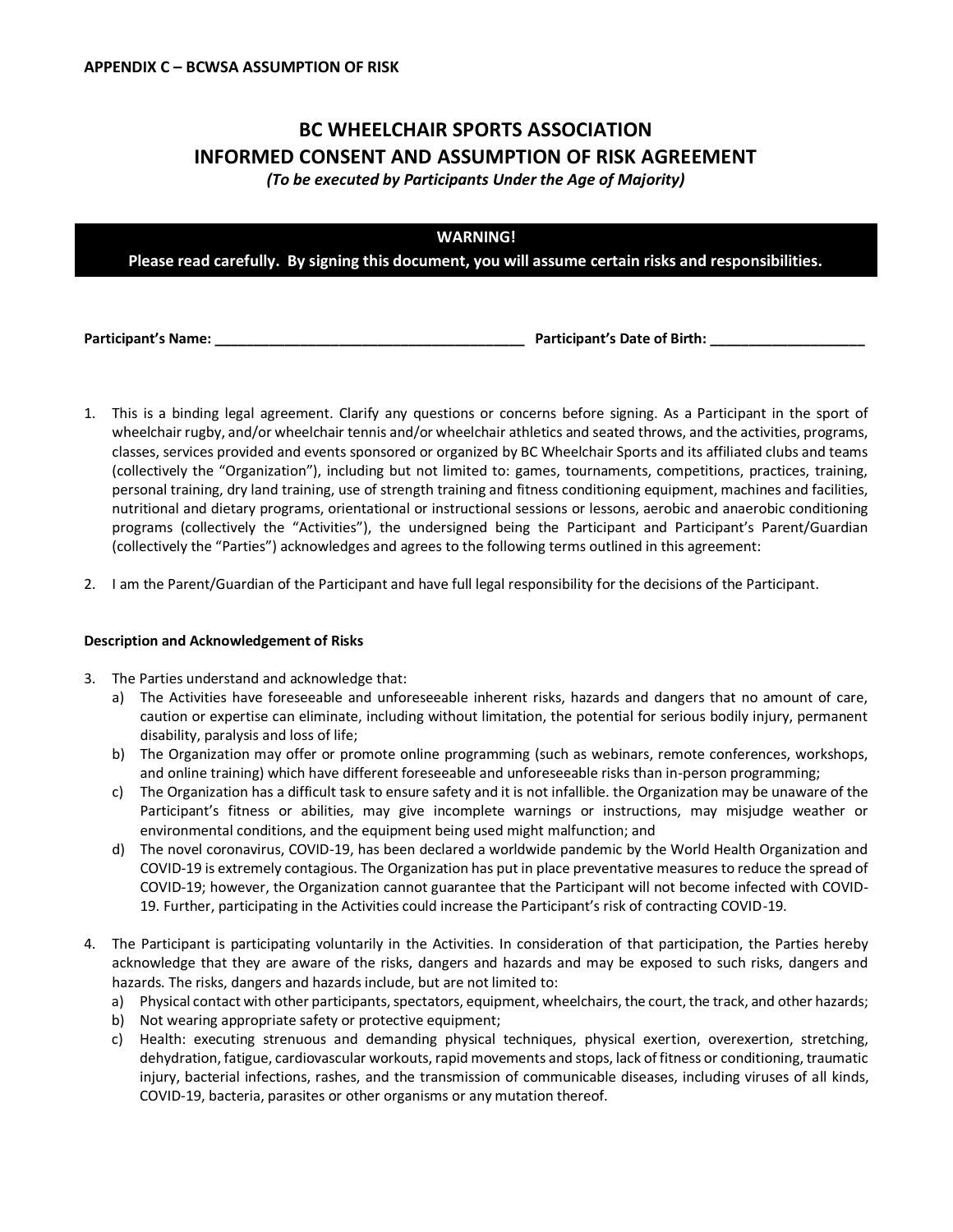- d) Premises: defective, dangerous or unsafe condition of the facilities; falls; collisions with objects, walls, wheelchairs, equipment or persons; dangerous, unsafe, or irregular conditions on floors, grass, turf or other surfaces, extreme weather conditions; travel to and from premises
- e) Use of Equipment: mechanical failure of the equipment; negligent design or manufacture of the equipment; the provision of or the failure by the Organization to provide any warnings, directions, instructions or guidance as to the use of the equipment; failure to use or operate the equipment within my own ability
- f) Contact: contact with wheelchairs, other equipment, or other persons, whether intentional or unintentional, is a common part of wheelchair rugby, wheelchair tennis, wheelchair athletics and seated throws programs, and may lead to serious bodily injury, including but not limited to concussions and/or other brain injury, or serious spinal injury.
- g) Advice: negligent advice regarding the Activities
- h) Ability: Failing to act safely or within my own ability or within designated areas
- i) Sport: the game of wheelchair rugby, wheelchair tennis, wheelchair athletics and seated throws and their inherent risks
- j) Cyber: privacy breaches, hacking, technology malfunction or damage
- k) Conduct: My conduct and conduct of other persons including any physical altercation between participants
- l) Travel: Travel to and from the Activities

*We have read and agree to be bound by paragraphs 1 - 4*

#### **Terms**

- 5. In consideration of the Organization allowing the Participant to participate in the Activities, the Parties agree:
	- a) That when the Participant practices or trains in their own space, the Parties are responsible for the Participant's surroundings and the location and equipment that is selected for the Participant;
	- b) That the Participant's mental and physical condition is appropriate to participate in the Activities and the Parties assume all risks related to the Participant's mental and physical condition;
	- c) To comply with the rules and regulations for participation in the Activities;
	- d) To comply with the rules of the facility or equipment;
	- e) That if the Participant observes an unusual significant hazard or risk, the Participant will remove themselves from participation and bring their observations to a representative of the Organization immediately;
	- f) The risks associated with the Activities are increased when the Participant is impaired, and the Participant will not participate if impaired in any way;
	- g) That it is their sole responsibility to assess whether any Activities are too difficult for the Participant. By the Participant commencing an Activity, they acknowledge and accept the suitability and conditions of the Activity;
	- h) That COVID-19 is contagious in nature and the Participant may be exposed to, or infected by, COVID-19 and such exposure may result in personal injury, illness, permanent disability, or death; and
	- i) That they are responsible for the choice of the Participant's safety or protective equipment and the secure fitting of that equipment.
- 6. In consideration of the Organization allowing the Participant to participate, the Parties agree:
	- a) That the Parties are not relying on any oral or written statements made by the Organization or their agents, whether in brochure or advertisement or in individual conversations, to agree to participate in the Activities;
	- b) That the Organization is not responsible or liable for any damage to the Participant's vehicle, property, or equipment that may occur as a result of the Activities; and
	- c) That this Agreement is intended to be as broad and inclusive as is permitted by law of the Province of British Columbia and if any portion thereof is held invalid, the balance shall, notwithstanding, continue in full legal force and effect.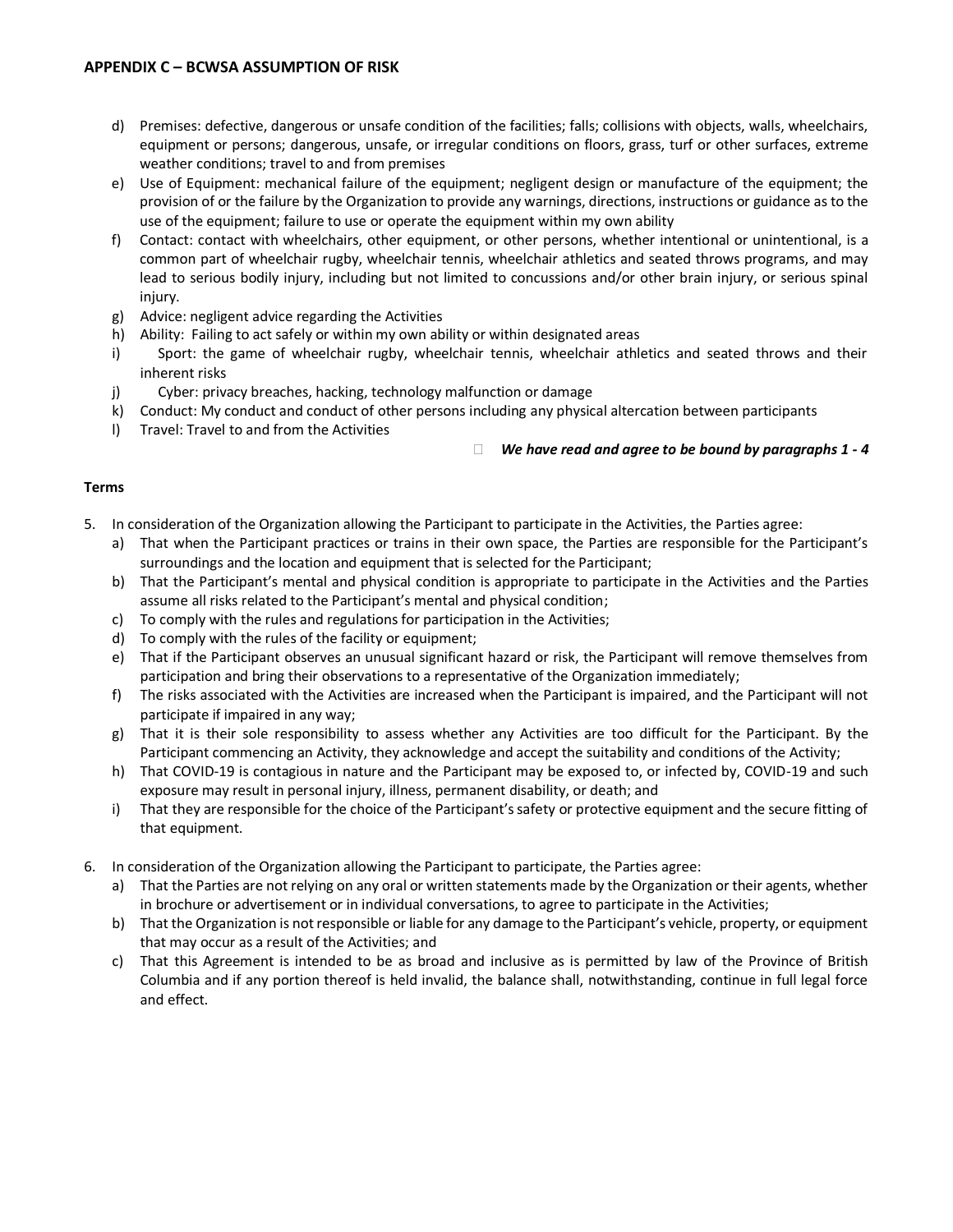#### **APPENDIX C – BCWSA ASSUMPTION OF RISK**

#### **Jurisdiction**

7. The Parties agree that in the event that they file a lawsuit against the Organization, they agree to do so solely in the Province of British Columbia and they further agree that the substantive law of the Province of British Columbia will apply without regard to conflict of law rules.

*We have read and agree to be bound by paragraphs 5 to 7*

The participant and parent/guardian have read and agree to be bound by the **[BC Wheelchair Sports' Code of](https://www.bcwheelchairsports.com/sites/default/files/images/BCWSA%20Policies%20and%20Procedures%20-%20Code%20of%20Conduct%20and%20Ethics.pdf)  [Conduct and Ethics](https://www.bcwheelchairsports.com/sites/default/files/images/BCWSA%20Policies%20and%20Procedures%20-%20Code%20of%20Conduct%20and%20Ethics.pdf) <https://goo.gl/LhSQ9H>**

The participant and parent/guardian have read and agree to be bound by the **[BC Wheelchair Sports' Social Media](https://www.bcwheelchairsports.com/sites/default/files/images/BCWSA%20Policies%20and%20Procedures%20-%20Social%20Media%20Policy.pdf)  [Policy](https://www.bcwheelchairsports.com/sites/default/files/images/BCWSA%20Policies%20and%20Procedures%20-%20Social%20Media%20Policy.pdf)**. Entry, participation or attendance during the BCWSA activities, events, programs, services, in person or online, constitutes permission to be photographed or videotaped for possible publicity, promotional or media purposes and constitutes a waiver of any and all claims for compensation from all sponsoring agencies. **<https://goo.gl/YkL1Fb>**

| The parent/guardian consents to medical treatment for the participant in case of emergency. The                 |  |  |  |  |  |  |
|-----------------------------------------------------------------------------------------------------------------|--|--|--|--|--|--|
| parent/guardian agrees to full responsibility for payment of any fees incurred as a result of necessary medical |  |  |  |  |  |  |
| treatment.                                                                                                      |  |  |  |  |  |  |

#### **Acknowledgement**

8. The Parties acknowledge that they have read this agreement and understand it, that they have executed this agreement voluntarily, and that this Agreement is to be binding upon themselves, their heirs, their spouses, parents, guardians, next of kin, executors, administrators and legal or personal representatives.

| Name of Parent or Guardian (print)                         | Signature of Parent or Guardian      | Date |
|------------------------------------------------------------|--------------------------------------|------|
| Name of Parent or Guardian (print)                         | Signature of Parent or Guardian      | Date |
| Name of Personal Support Worker (print)<br>(if applicable) | Signature of Personal Support Worker | Date |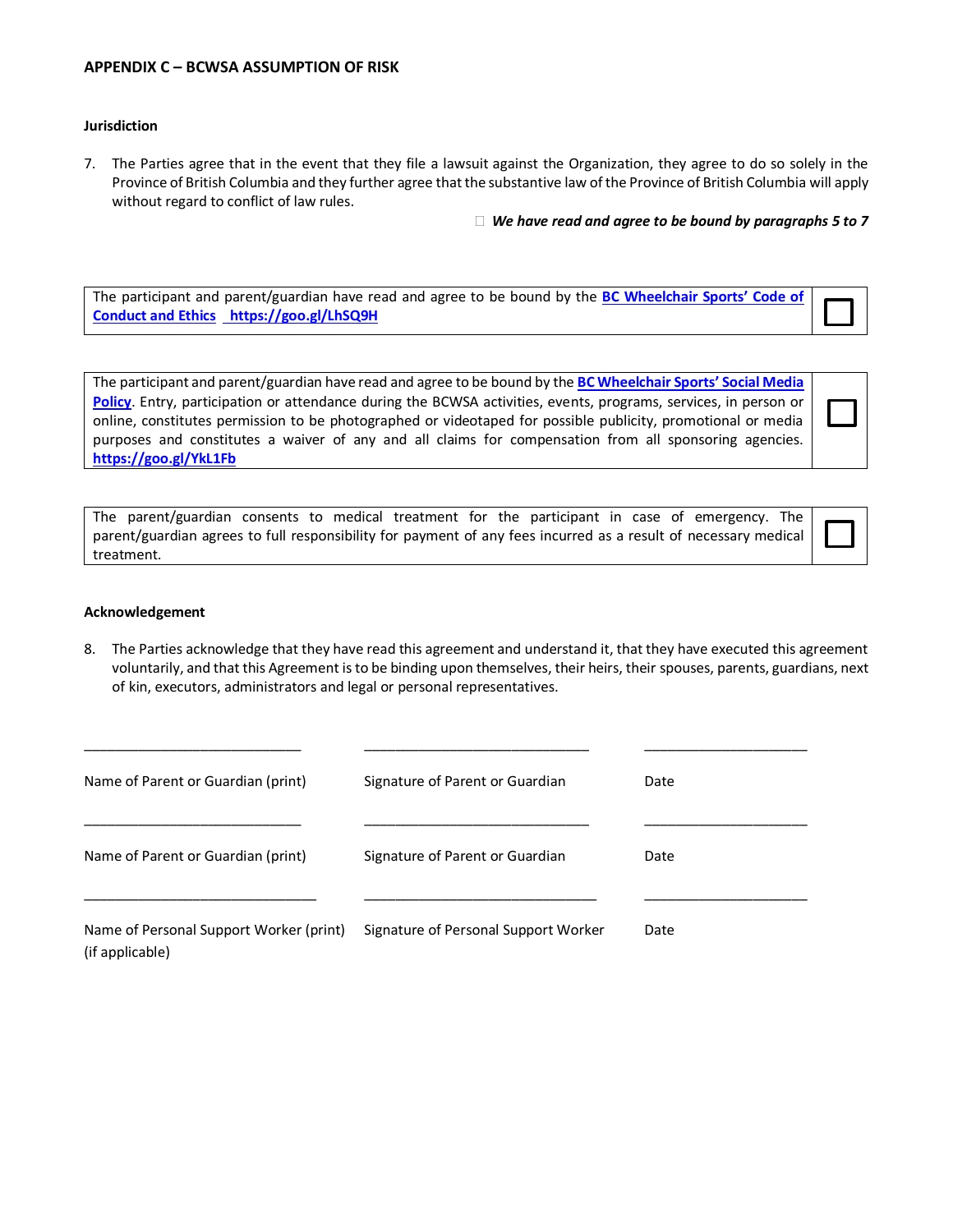

#### **DECLARATION OF COMPLIANCE – COVID-19**

| Individual Name (print):                                                                | Date of Birth: | (mm/dd/yyyy) |
|-----------------------------------------------------------------------------------------|----------------|--------------|
| Individual's Parent/Guardian<br>(if the individual is younger than the age of majority) |                |              |
| Email:                                                                                  |                |              |
| Telephone:                                                                              |                |              |

#### **WARNING!**

#### **ALL INDIVIDUALS MUST COMPLY WITH THIS DECLARATION**

BC Wheelchair Sports Association and its member clubs (collectively the "Organization") require the disclosure of exposure or illness in order to safeguard the health and safety of all participants and limit the further outbreak of COVID-19 and other contagious disease. This Declaration of Compliance will be kept safely and personal information will not be disclosed unless as required by law or with your consent.

An individual (or the individual's parent/guardian, if the individual is younger than the age of majority) who is unable to agree to the terms outlined in this document is not permitted to enter the Organization's facilities or participate in the Organization's activities, programs, or services.

I, the undersigned being the individual named above and the individual's parent/guardian (if the individual is younger than the age of majority), hereby acknowledge and agree to the terms outlined in this document:

- 1) The novel coronavirus, COVID-19, has been declared a worldwide pandemic by the World Health Organization and COVID-19 is extremely contagious. The Organization has put in place preventative measures to reduce the spread of COVID-19 and requires all individuals (or their parent/guardian, when applicable) to adhere to the compliance standards described in this document.
- 2) The individual has not been diagnosed with COVID-19; **OR** If the individual was diagnosed with COVID-19, the individual was cleared as noncontagious by provincial or local public health authorities more than 14 days prior to the date this Declaration of Compliance was signed.
- 3) The individual has not been exposed to a person with a confirmed or suspected case of COVID-19; **OR** If the individual was exposed to a person with a confirmed case of COVID-19, the date of exposure was more than 14 days prior to the date this Declaration of Compliance was signed.
- 4) The individual is attending or participating voluntarily and understands the risks associated with COVID-19. The individual (or the individual's parent/guardian, on behalf of the individual (when applicable)) agrees to assume those risks, including but not limited to exposure and being infected.
- 5) The individual has not, nor has anyone in the individual's household, experienced any signs or symptoms of COVID-19 in the last 14 days (including fever, new or worsening cough, fatigue, chills and body aches, respiratory illness, difficulty breathing, nausea, vomiting or diarrhea, pink eye, or loss of taste or smell).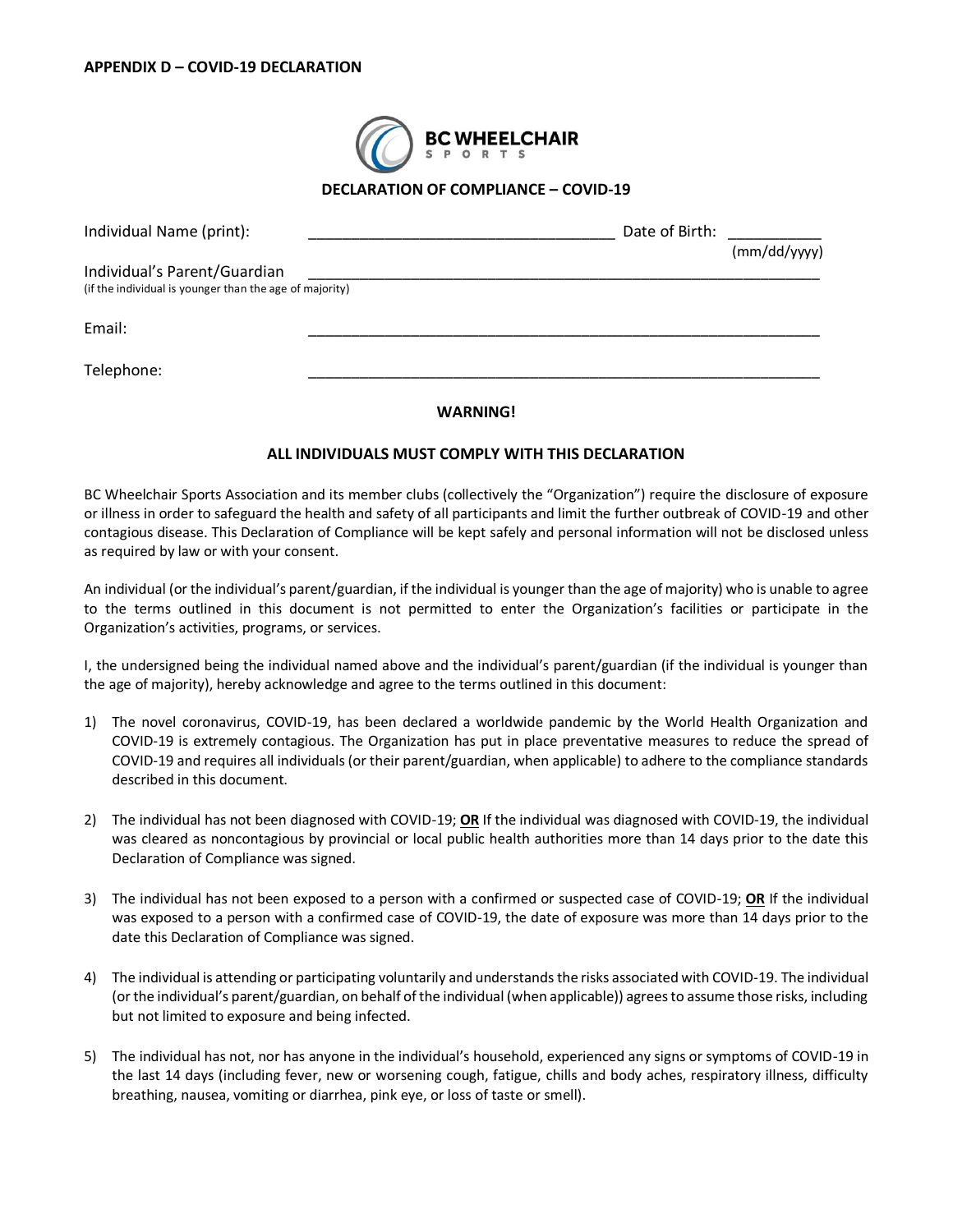#### **APPENDIX D – COVID-19 DECLARATION**

- 6) If the individual experiences, or if anyone in the individual's household experiences, any signs or symptoms of COVID-19 after submitting this Declaration of Compliance, the individual will immediately isolate, notify the Organization, and not attend any of the Organization's facilities, activities, programs or services until at least 14 days have passed since those symptoms were last experienced.
- 7) The individual has not, nor has any member of the individual's household, travelled to or had a lay-over in any country outside of Canada, or in any province/territory outside of their resident province/territory in the past 14 days. If the individual travels, or if anyone in the individual's household travels, outside of their resident province/territory after submitting this Declaration of Compliance, the individual will not attend any of the Organization's facilities, activities, programs or services until at least 14 days have passed since the date of return. These restrictions apply in accordance with provincial and federal guidelines.
- 8) The individual is following recommended guidelines and protocols of the Provincial Government including but not limited to, practicing physical distancing, trying to maintain separation of six feet from others, adhering to recognized hygiene best practices, and otherwise limiting exposure to COVID-19.

Furthermore, by signing below, the Participant or the Participant's Guardian agrees that while attending or participating in the Organization's events or attending at the Organization's facilities, the Participant:

- 1. Will follow the safety, physical distancing and hygiene protocols of the Organization as outlined in the BCWSA Return to Sport Guidelines for their sport.
- 2. Will, in the event that the Participant experiences any symptoms of illness such as a fever, cough, difficulty breathing, shortness of breath or malaise, immediately:
	- a. Inform a representative of the Organization; and
	- b. Depart from the event or facility.
- 3. Acknowledges that the Organization may remove the individual from the facility or from participation in the activities, programs or services of the Organization at any time and for any reason if the Organization believes, in its sole discretion, that the individual is no longer in compliance with any of the standards described in this document.

#### **FOR PARTICIPANTS WHO HAVE BEEN DIAGNOSED WITH COVID-19**

By signing below, the Participant (named below) or the Participant or the Participant's Guardian attests that the Participant has been diagnosed with COVID-19, but been cleared as noncontagious by provincial or local public health authorities and has provided to the Organization, in conjunction with this COVID-19 DECLARATION OF COMPLIANCE, written confirmation from a medical doctor of the same.

This document will remain in effect until the Organization, per the direction of the provincial government and provincial health officials, determines that the acknowledgements in this Declaration of Compliance are no longer required.

| Signature: |                                                                         | Date: |  |  |
|------------|-------------------------------------------------------------------------|-------|--|--|
|            | Individual (If 18 and over)                                             |       |  |  |
| Signature: |                                                                         | Date: |  |  |
|            | Parent/Guardian (if the individual is younger than the age of majority) |       |  |  |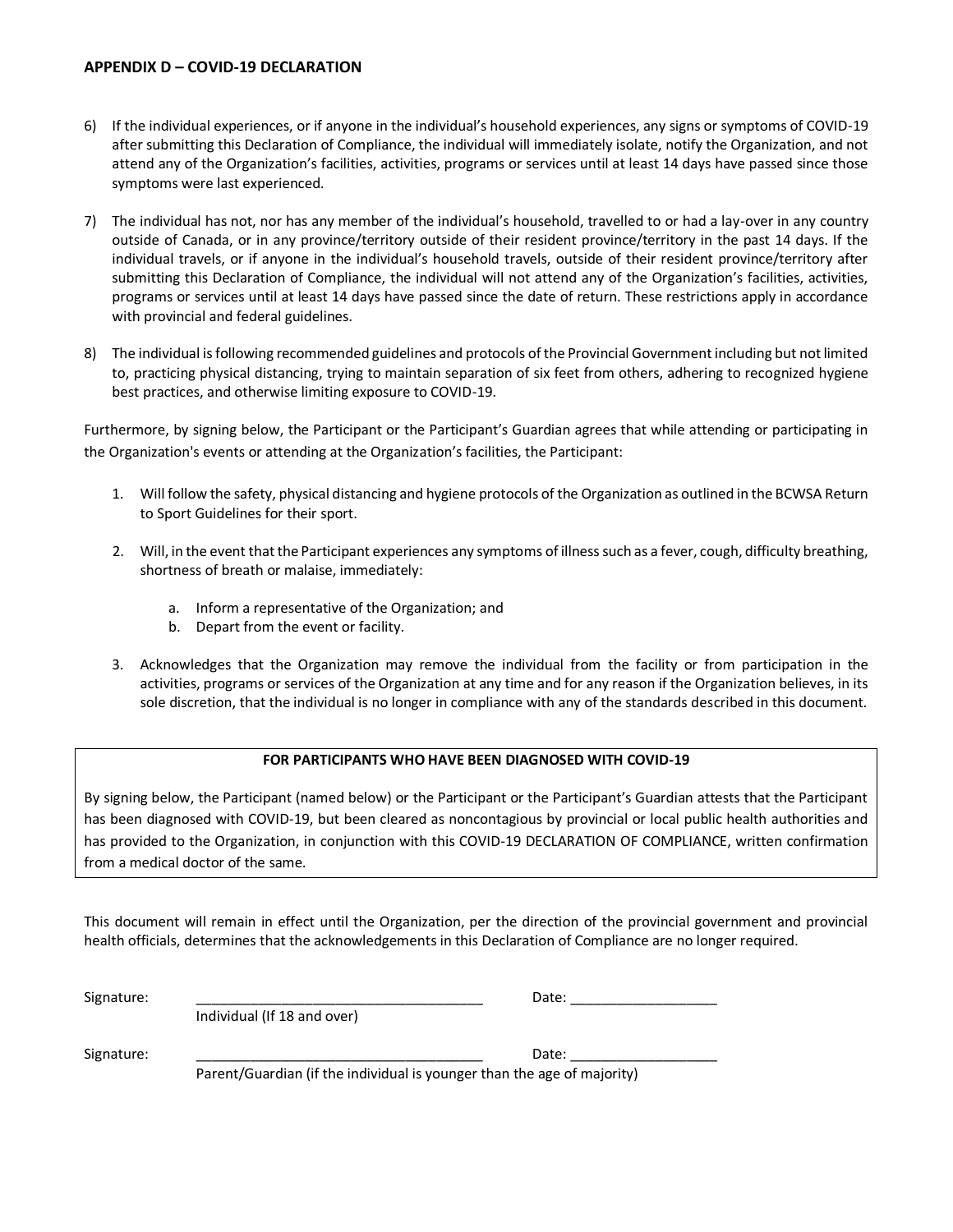

# **BCWSA ILLNESS POLICY**

In this policy, "Individual" includes an employee, volunteer, participant or parent/spectator.

**1. Inform an individual in a position of authority (Executive Director, Coach, Team Manager, Program Coordinator) immediately if, you feel any symptoms of COVID-19** such as fever, chills, cough, shortness of breath, sore throat and painful swallowing, stuffy or runny nose, loss of sense of smell, headache, muscle aches, fatigue and loss of appetite, nausea or diarrhea.

See BCCDC website for a full list of symptoms:

<http://www.bccdc.ca/health-info/diseasesconditions/covid-19/about-covid-19/symptoms>

#### **2. Assessment**

- a. Individuals must review the self-assessment signage and/or checklist located throughout the facility before their work day/practice/activity and attest that they are not feeling any of the COVID 19 symptoms.
- b. If Individuals are unsure please have them use the self-assessment tool <https://bc.thrive.health/covid19/en> or through the COVID-19 BC Support App selfassessment tool.
- c. Managers/coaches will visually monitor individuals to assess any early warning signs as to the status of their health and to touch base on how they are regarding their personal safety throughout the workday/practice/activity.

#### **3. If an Individual is feeling sick with COVID-19 symptoms**

- a. They should remain at home and contact Health Link BC at 8-1-1.
- b. If they feel sick and /or are showing symptoms while at work/practice/activity, they should be sent home immediately and have them contact 8-1-1 or a doctor for further guidance.
- c. No Individual may participate in a practice/activity if they are symptomatic.

#### **4. If an Individual tests positive for COVID-19**

a. Follow the direction of health officials

#### **5. Quarantine or Self-Isolate if:**

- a. You have travelled outside of Canada within the last 14 days.
- b. You have come into close contact with someone who has tested positive for COVID-19.
- c. You have been advised to do so by health officials

Approved by the BCWSA Board of Directors, October 23, 2020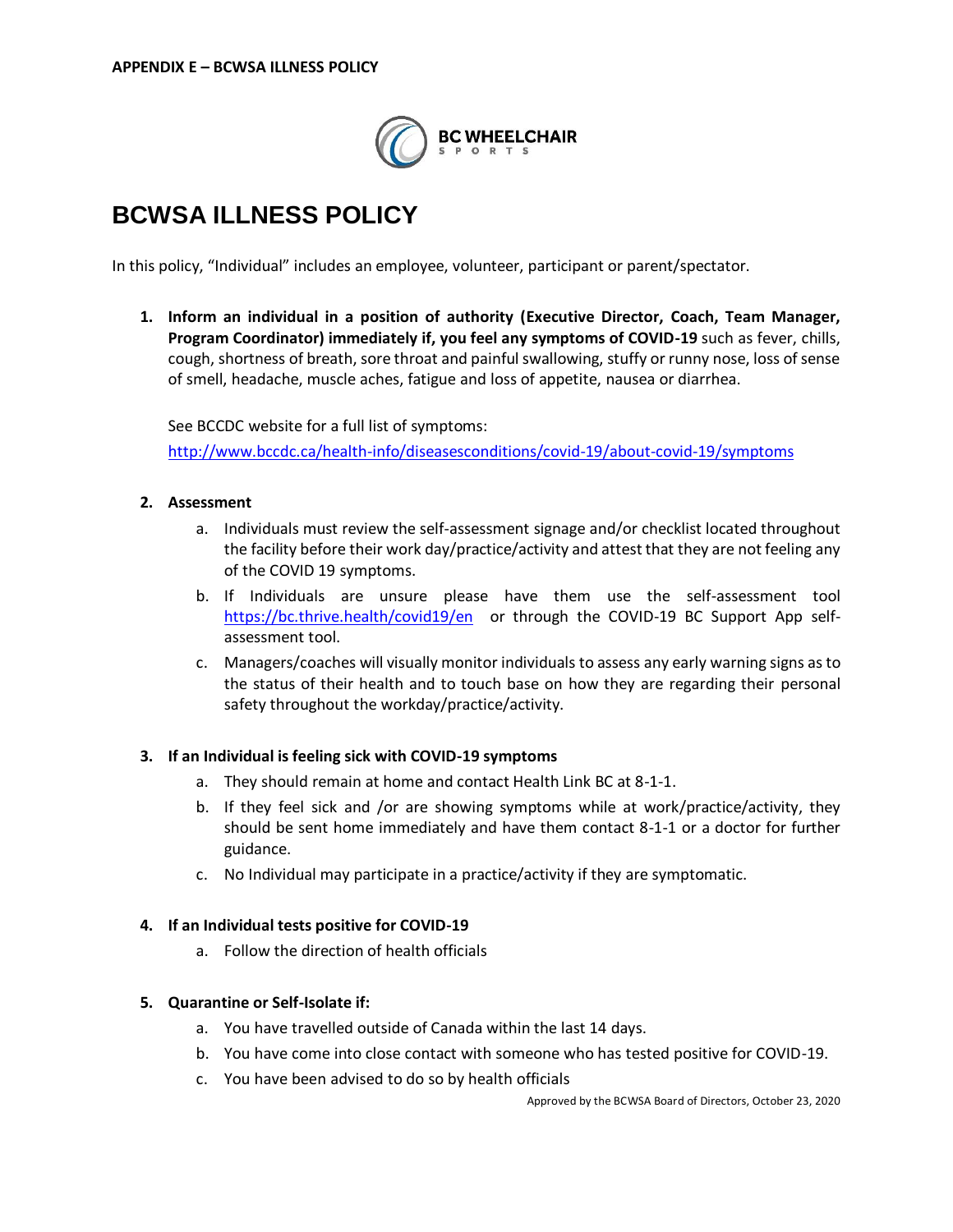

## **BCWSA OUTBREAK RESPONSE PROTOCOL**

The purpose of the Outbreak Response Protocol is to aid in the contact tracing of those individuals who may have come into contact directly or indirectly with an infected individual and help prevent the community spread of COVID-19. The early detection and immediate implementation of enhanced cleaning measures are two of the most important factors in limiting the size and length of an outbreak. BC Wheelchair Sports is fully committed to the health and safety of its members and will be implementing the following action plan to limit exposure.

- 1. Every BCWSA sanctioned program, event and ongoing administration must follow the Return to Sport/Work guidelines approved by the BCWSA Board of Directors.
	- a. In the case of an outbreak, the attendance lists for every training session, program or event will be essential to following the Outbreak Protocol and ensure that contact tracing can take place.
- 2. Each sport must designate an Emergency Covid-19 Outbreak Response Coordinator, as well as a back-up individual for this position (this person can be common to all three BCWSA sports and serve as the Coordinator for the BCWSA offices)
- 3. All Individuals must follow the BCWSA Illness Policy
- 4. If an outbreak at a BCWSA program, event or office is confirmed, in addition to the Illness Policy, the following Outbreak Protocol must be adhered to:
	- a. The Outbreak Response Coordinator (ORC) will ensure that the Public Health Authority has been notified of the outbreak as soon as possible
		- i. The list of Public Health Authority contacts will be provided to the ORC for each community related to program/event/office before the resumption of Return to Sport/Work activities.
	- b. The ORC will obtain the attendance list and contact information of all attendees and provide this to the Public Health Authority to facilitate contract tracing
	- c. The ORC will notify the program/event/office attendees that an outbreak has occurred so that they may follow the BCWSA Illness Policy. They will not provide information as to who has become ill.
	- d. The ORC will notify the facility contact to ensure appropriate disinfection is completed. In the case of the BCWSA Offices, partner organizations will be notified of the outbreak.
	- e. The Program/Event/Office activity will be suspended until such time as the ORC and Executive Director, together with the Public Health Authority can determine if the program/event/office will be shut down for a period of time (ie. minimum of 14 days) due to the outbreak and any further steps that may be necessary.
	- f. The BCWSA Communication Staff person will be notified to manage any necessary communication response to the outbreak.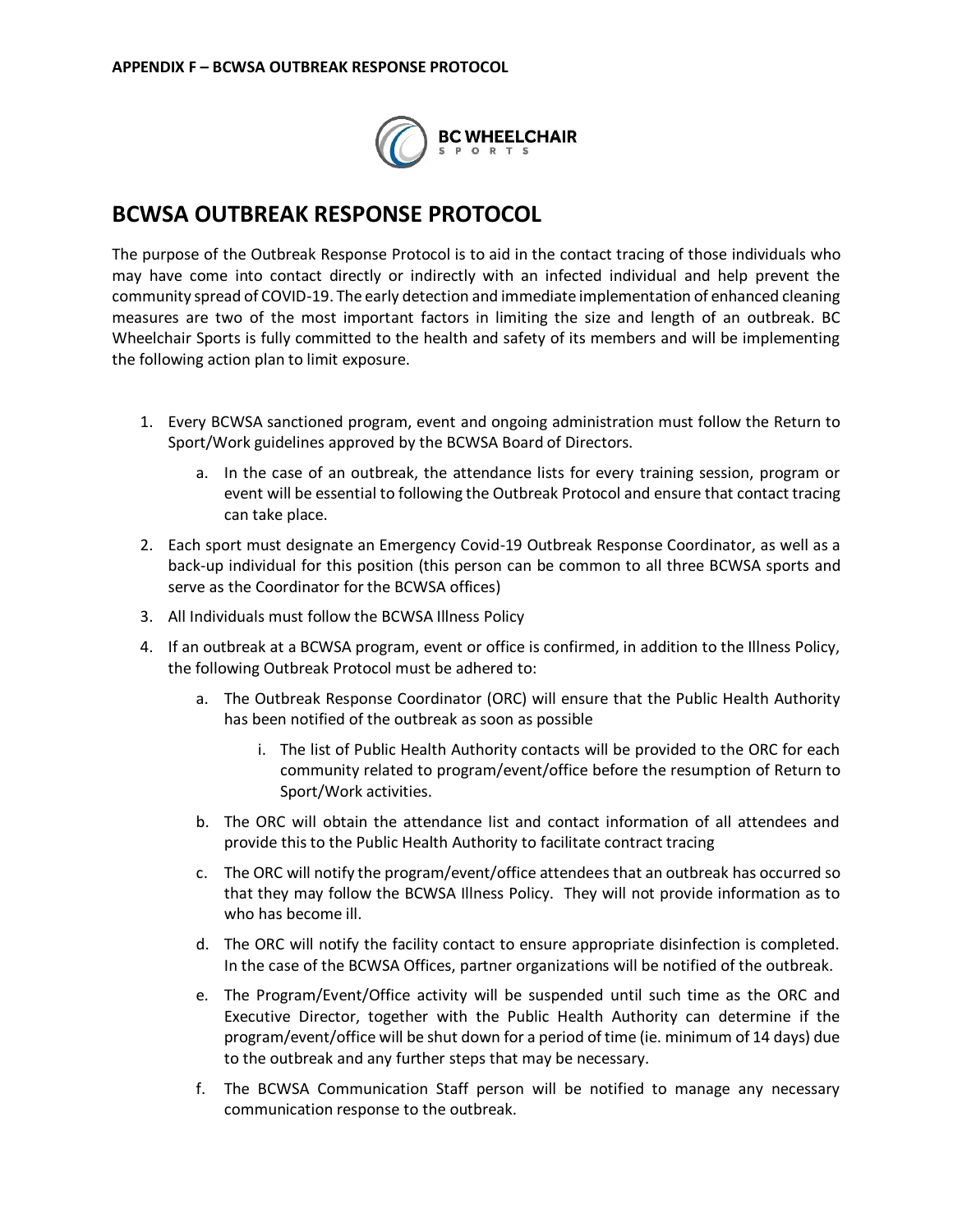- g. The program/event/office activities will resume under the guidance of, and with the permission of the Public Health Authority and the BCWSA Executive Director.
- h. Individuals may only return to programs/events/office if they have followed the BCWSAS Illness Policy and in the case of a positive test, have been cleared by their physician to return. Documentation will be required indicating the individual is cleared to return and/or has a negative test result.
- i. In the case of athletes, when appropriate and with permission, the Chief Medical Officer, or lead medical personnel for the sport will be notified to support ongoing care of the individual as they resume training. In the case of Next Gen and National Team Athletes, the appropriate NSO will be notified.